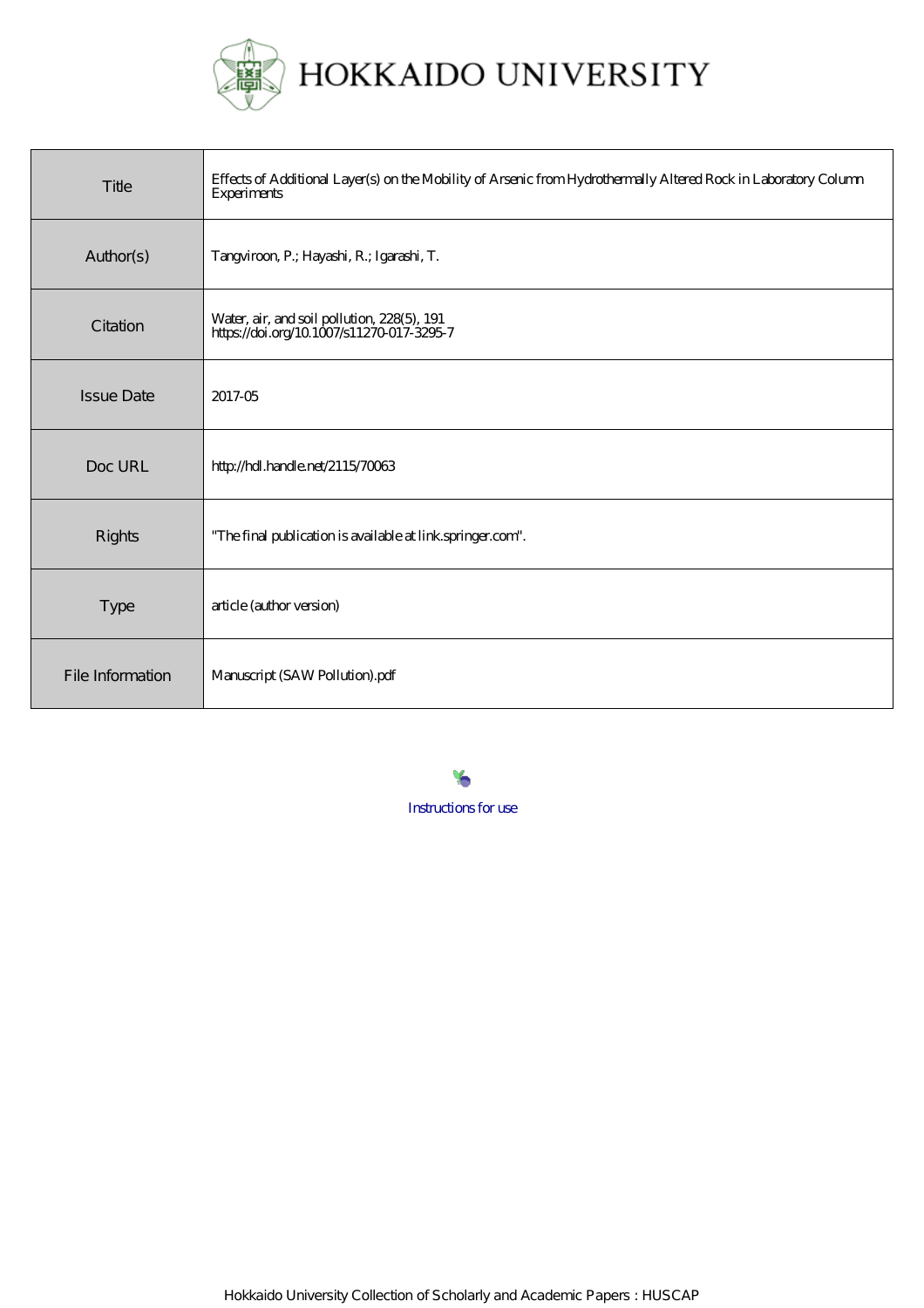# **Effects of Additional Layer(s) on the Mobility of Arsenic from Hydrothermally Altered Rock in Laboratory Column Experiments**

P. Tangviroon, R. Hayashi, T. Igarashi

### **Abstract**

Hydrothermally altered rocks are frequently encountered when tunnels are constructed in Hokkaido, Japan. High concentrations of hazardous elements, such as arsenic (As), are often released from these rocks into the surrounding environments. Therefore, the rocks are considered potentially hazardous waste. This article describes the effects of water content and oxygen  $(O_2)$  concentration in relation to additional layer(s), i.e., surface covering and bottom adsorption layers, on As leaching by using laboratory columns with water content and  $O_2$  concentration sensors. The results show that the use of additional layer(s) has a significant effect on lowering As migration. This was due not only to the adsorption capacity of As by the adsorption layer but also to the water content and  $O_2$  concentration inside the rock layer. The accumulation of pore water was increased in the rock layer in cases with additional layer(s), which resulted in lower  $O_2$  concentration in the rock layer. Consequently, the leaching of As by the oxidation of As-bearing minerals in the rock layer was reduced. Moreover, a longer water-resident time in the rock layer may induce precipitation of Fe oxy-hydroxide/oxide. These results suggest that the geochemical conditions of the rock layer affect As leaching and migration.

**Keywords** Arsenic, Leaching, Adsorption, Hydrothermally altered rock, Column experiments

# **1 Introduction**

Arsenic (As) is a metalloid classified as a toxic substance at high concentrations. It can cause various kinds of human health problems, including acute and chronic toxicities depending on the dose (Chen et al. 1992; O'day et al. 2004). Arsenic is naturally found only in trace amounts. However, it can be concentrated in certain types of rocks, such as hydrothermally altered rocks. Hydrothermally altered rocks refer to rocks that have undergone an alteration by geothermal fluids, causing them to commonly contain arsenic-bearing minerals (Pirajno 2009). Exposure of these types of rocks to oxygen  $(O_2)$  and water leads to a potential source of As contamination of soil and groundwater.

In Hokkaido, Japan, rocks excavated by tunnel construction usually contain hydrothermally altered rocks (Takahashi et al. 2011; Tabelin et al. 2012a). Thus, as a result of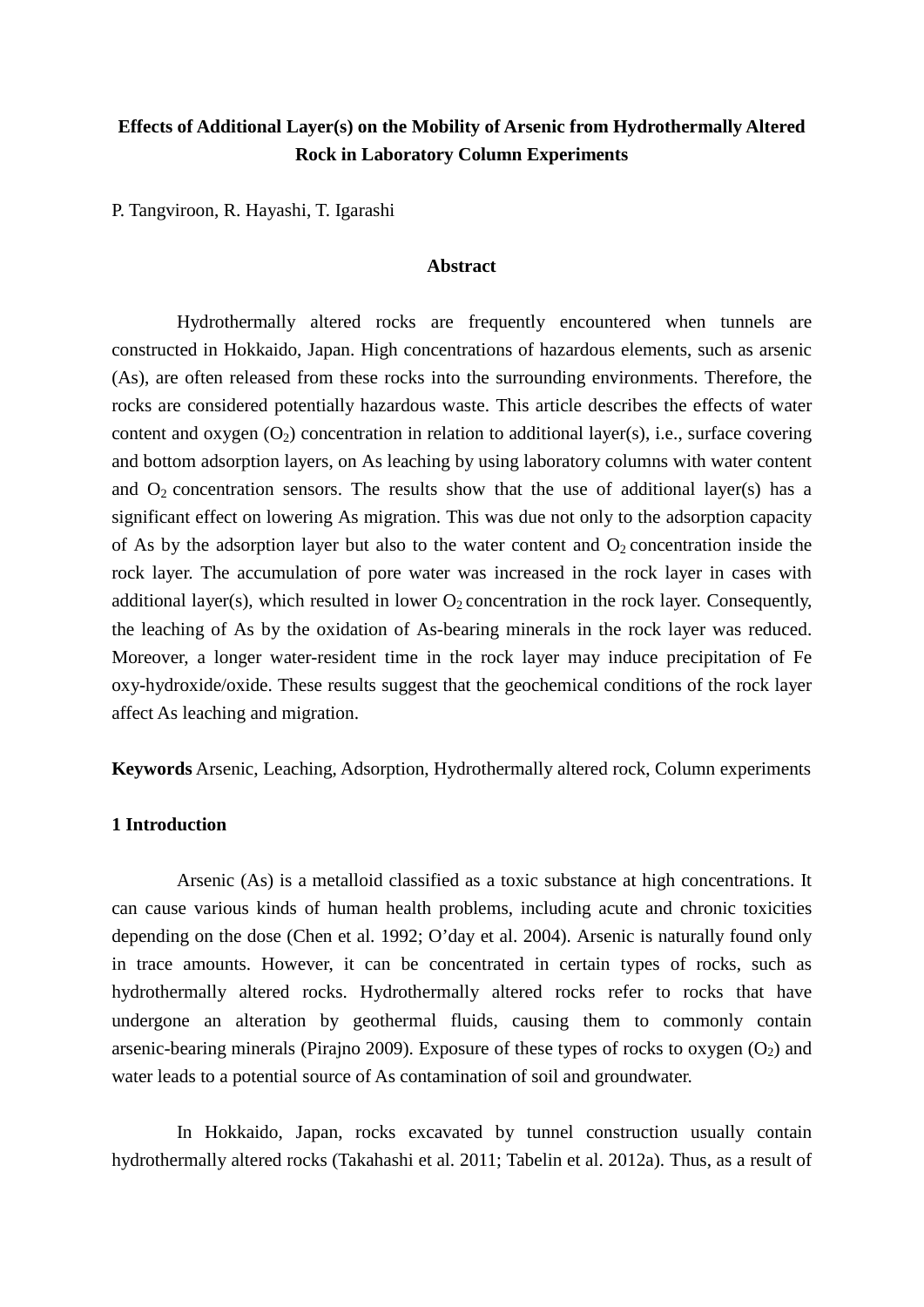improper disposal, leachates containing high concentrations of As can be generated and may contaminate the surrounding environment, in particular groundwater and soil. Currently, the excavated rocks are often disposed in specially designed landfills (Katsumi et al. 2001). However, they are economically infeasible. Therefore, investigation into the factors controlling the mobility of As is required to design alternative disposal techniques of these potentially hazardous waste rocks.

The mobility of As from hydrothermally altered rocks is generally governed by precipitation, dissolution, adsorption, and desorption reactions, which are highly pH- and redox-dependent (Appelo and Postma 2005; Foster et al. 1998; Savage et al. 2000; Tabelin and Igarashi 2009). In our previous studies, we have reported the parameters controlling the mobility of As from hydrothermally altered rocks by using laboratory column experiments to mimic the actual disposal (Tabelin et al. 2012a, b, 2014). However, the relationship between the conditions of the columns, such as  $O_2$  concentration and water content, and As leaching was not well described by those experimental setups. These two parameters may act as the fundamental key components of As release (Tabelin and Igarashi 2009; Tabelin et al. 2012a). Therefore, a more in-depth understanding of the mechanisms is still needed since it can be applied to the development of countermeasures that can be used to minimize the mobility of As from hazardous waste rocks. Herein, we have developed a method to demonstrate the effects of water content and  $O_2$  concentration in relation to adding covering and adsorption layers on As leaching by introducing water content and  $O<sub>2</sub>$  concentration sensors into columns. By using the laboratory columns,  $O_2$  concentration and water content were continuously monitored while simulated rain was irrigated. This study will allow a better understanding of As migration mechanisms from the rocks together with the development of disposal techniques for hazardous waste rocks.

### **2 Materials and Methods**

#### 2.1 Sample Collection and Preparation

The rock sample used in this study was collected from an interim storage site of a tunnel construction in Nakakoshi, Hokkaido, Japan. The rock had been stored in impoundment for about 6 months before sampling to determine the final disposal because the hydrothermally altered rock contained As. The bulk-excavated rock sample was taken by shovels at random points. The particle size ranged from about 20 cm (large particle) to  $\langle 2 \rangle$ mm (fine particle) in diameter, and the bulk-excavated rock refers to the mixture of altered and unaltered rocks. In practice, during excavation, transportation, interim impoundment, and final disposal, the excavated rock can be naturally crushed into smaller particles. Therefore,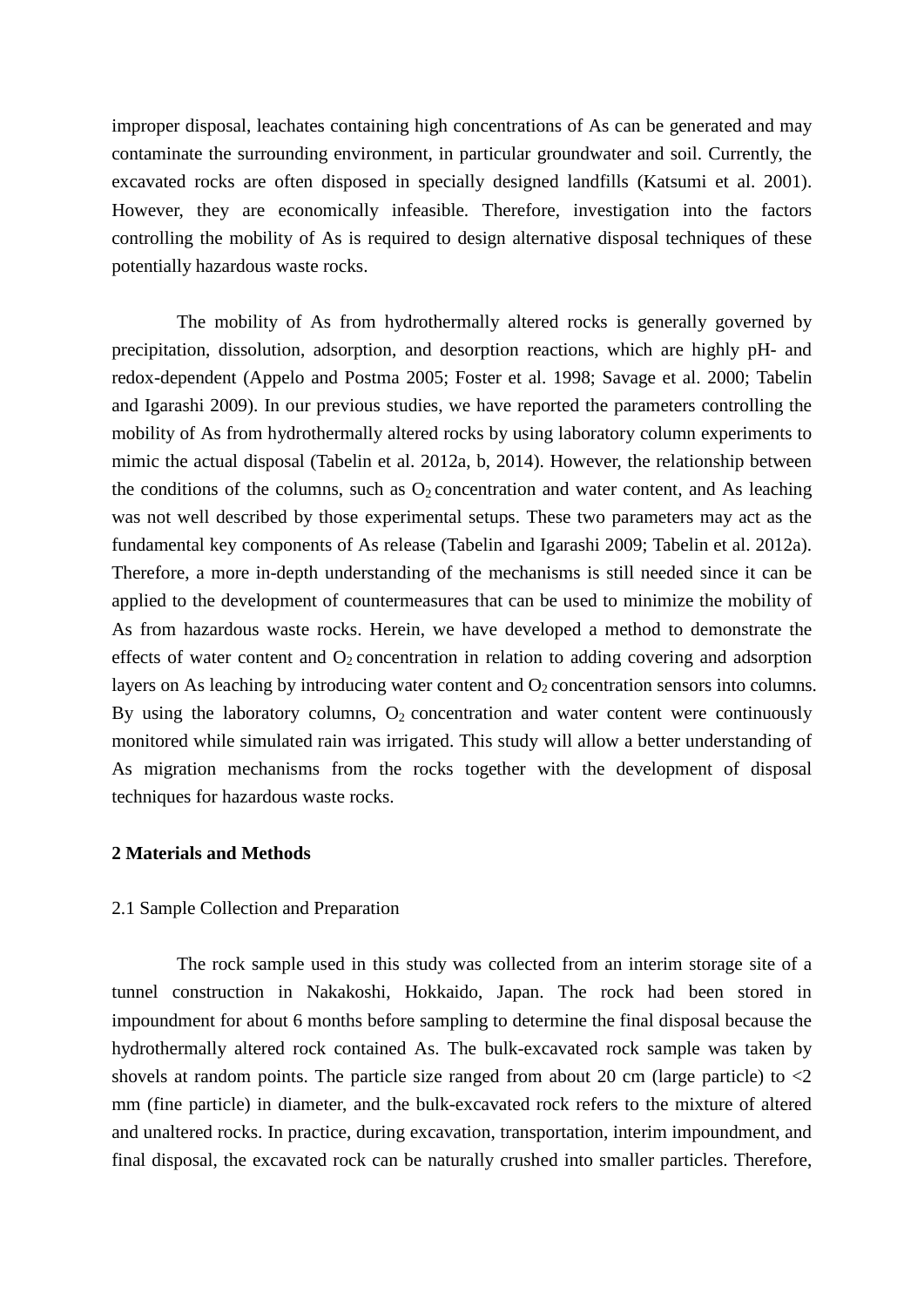in preparation, the rock was air-dried under ambient conditions, crushed by a jaw crusher, sieved with a 2-mm aperture screen, and completely mixed to have a similar distribution of the particle size in columns to conservatively evaluate the risk. Finally, the sample was kept in air-tight containers to minimize oxidation.

Two natural geologic materials, river sediment and volcanic ash, were used as covering and adsorption layers. The river sediment was taken from a river located near the waste rock storage site while the volcanic ash came from the central part of Hokkaido. Sampling was also done by using shovels at random points. The same preparation process as the waste rock sample was also applied to these natural geologic materials.

### 2.2 Solid Sample Characterization

Pressed samples of finely crushed powder (<50 μm in diameter) of the rock and natural geologic materials were prepared for chemical and mineralogical analysis by X-ray fluorescence spectrometer (XRF) (Spectro Xepos, Rigaku Corporation, Japan) and X-ray diffractometer (XRD) (MultiFlex, Rigaku Corporation, Japan). The organic carbon (OC) content was obtained using the total carbon (TC) content and inorganic carbon (IC) content. The TC and IC were analyzed using a total carbon analyzer together with a solid sample combustion unit (TOC-VCSH-SSM-5000A, Shimadzu Corporation, Japan). The surface charges of the river sediment and volcanic ash were measured using Nano-ZS-60 (Malvern Instruments, UK), and the pH was adjusted by 0.1 M hydrochloric acid (HCl) or 0.1 M sodium hydroxide (NaOH).

#### 2.3 Column Experiments

### *2.3.1 Apparatus*

Figure 1 illustrates the laboratory column setup and dimensions of the columns. These columns were placed under ambient conditions to mimic the actual disposal environment. The columns, rainfall simulators, and stand were made of transparent polyvinyl chloride. All the columns were vertically mounted on the top of the stand and covered with the rainfall simulator. The covers were designed to have small holes for simulating actual rainfall and to protect the surface of the column from dust.

# *2.3.2 Column Setup*

The physical properties of the packed layers are listed in Table 1. The packing of the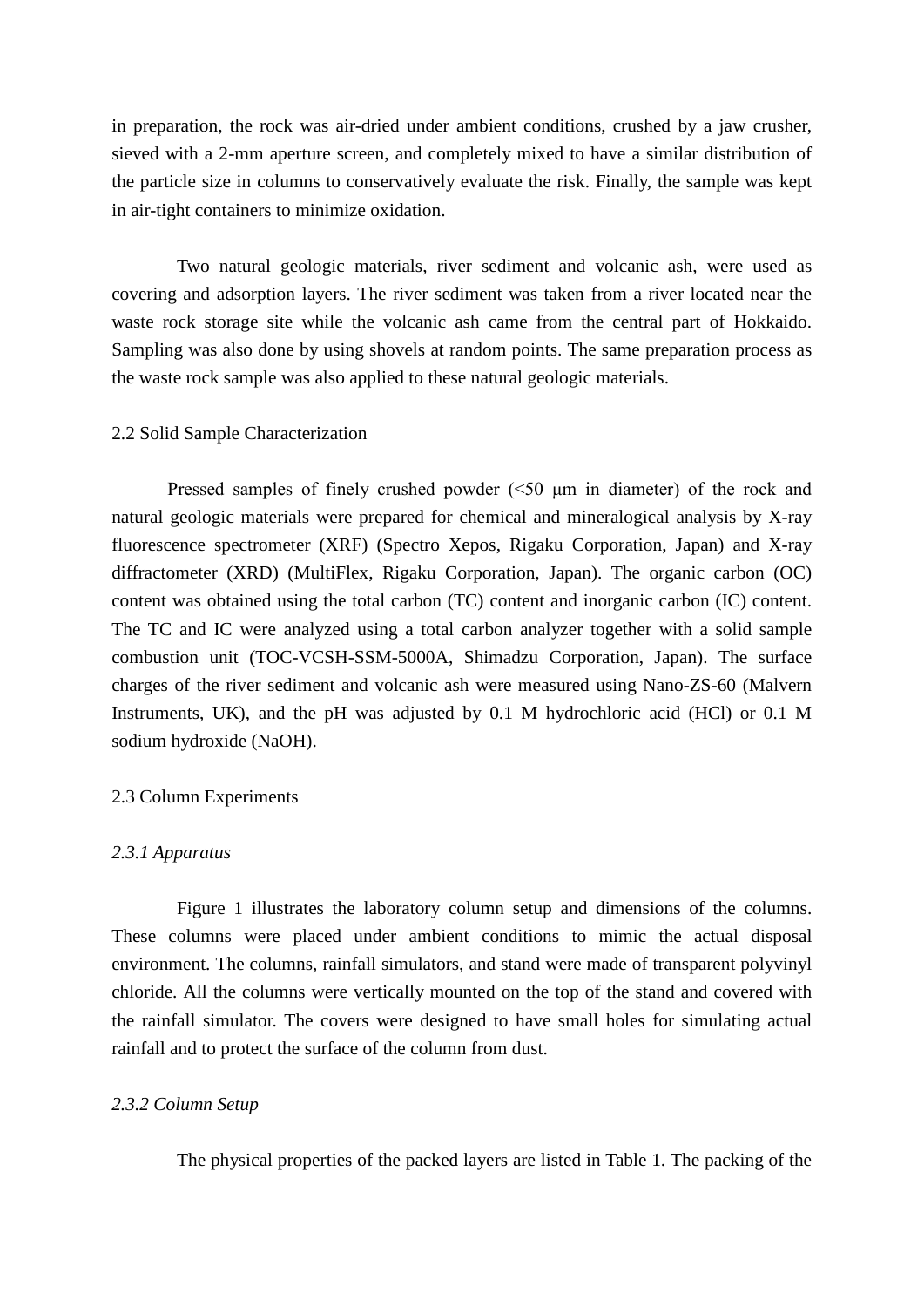crushed rock sample in all the columns was standardized by compacting 679 g of the air-dried rock to a thickness of 5 cm. In the cases of columns with additional layer(s), the river sediment or volcanic ash was packed to a bulk density of 1.35  $g/cm<sup>3</sup>$ . Three sensors were installed inside each column. Two of them were responsible for measuring volumetric water content ( $\Theta$ ) (WD-3, ARP Corporation, Japan), and the other sensor was used for detecting  $O_2$ concentration (MIJ-03, Environmental Measurement Japan Corporation, Japan). The  $O<sub>2</sub>$ concentration sensor was placed between the two water content sensors, which were located at a depth of 5 and 15 cm from the top of the crushed rock layer as shown in Fig. 1. These sensors simultaneously recorded the data every 10 min and sent the real-time change of data to a data logger (FT2-CTRL, M.C.S. Corporation, Japan) throughout the experiments.

# *2.3.3 Irrigation and Collection of Effluent*

Distilled water was irrigated via a rainfall simulator to mimic actual rain. Every week, 200 mL of distilled water, equivalent to the average rainfall in Hokkaido, was poured at once to the rain fall simulator at the top of each column, and it gravitationally infiltrated to the packed layer, representing a heavy rainfall (Ministry of Land Infrastructure Transport and Tourism Japan 2010). This irrigation corresponds to the worst case scenario in terms of As leaching (Tabelin et al. 2012a). Effluents were collected at the bottom of each column by using a 250-mL polypropylene bottle. Since the columns were initially dried, a time lag between the first irrigation and the first collection was observed. In case 1, the first effluent sample was collected on the  $3<sup>rd</sup>$  week. In contrast, in cases 2, 3, and 4, the first effluents were obtained in the  $4<sup>th</sup>$  week. The longer time lag was observed in cases 2, 3, and 4 because of the presence of additional layer(s) resulting in larger pore volume (PV) or larger space for holding the irrigated water. After the first collection, effluents were regularly collected once a week before the next irrigation. Once obtained the effluents, pH, ORP, and EC of the liquid sample were immediately measured, then filtered using 0.45-μm Millex® filters, and stored in an air-tight polypropylene bottle prior to chemical analysis.

### 2.4 Chemical Analysis of Effluents

Inductively coupled plasma atomic emission spectrometer (ICP-AES) (ICPE-9000, Shimadzu Corporation, Japan) was used to quantify the concentration of elements. A hydride generation technique was applied to determine As concentration. This technique required a process of pre-treatment in which 10 mL of sample was mixed with 3 mL of 12 M HCl, 0.66 mL of 20% of potassium iodide solution, 0.33 mL of 10% of ascorbic acid solution, and 0.66 mL of deionized water (Tabelin et al. 2012b). Reagent-grade chemicals were used in the analysis. Note that an error of 2–3% was found in ICP-AES while the hydride generation technique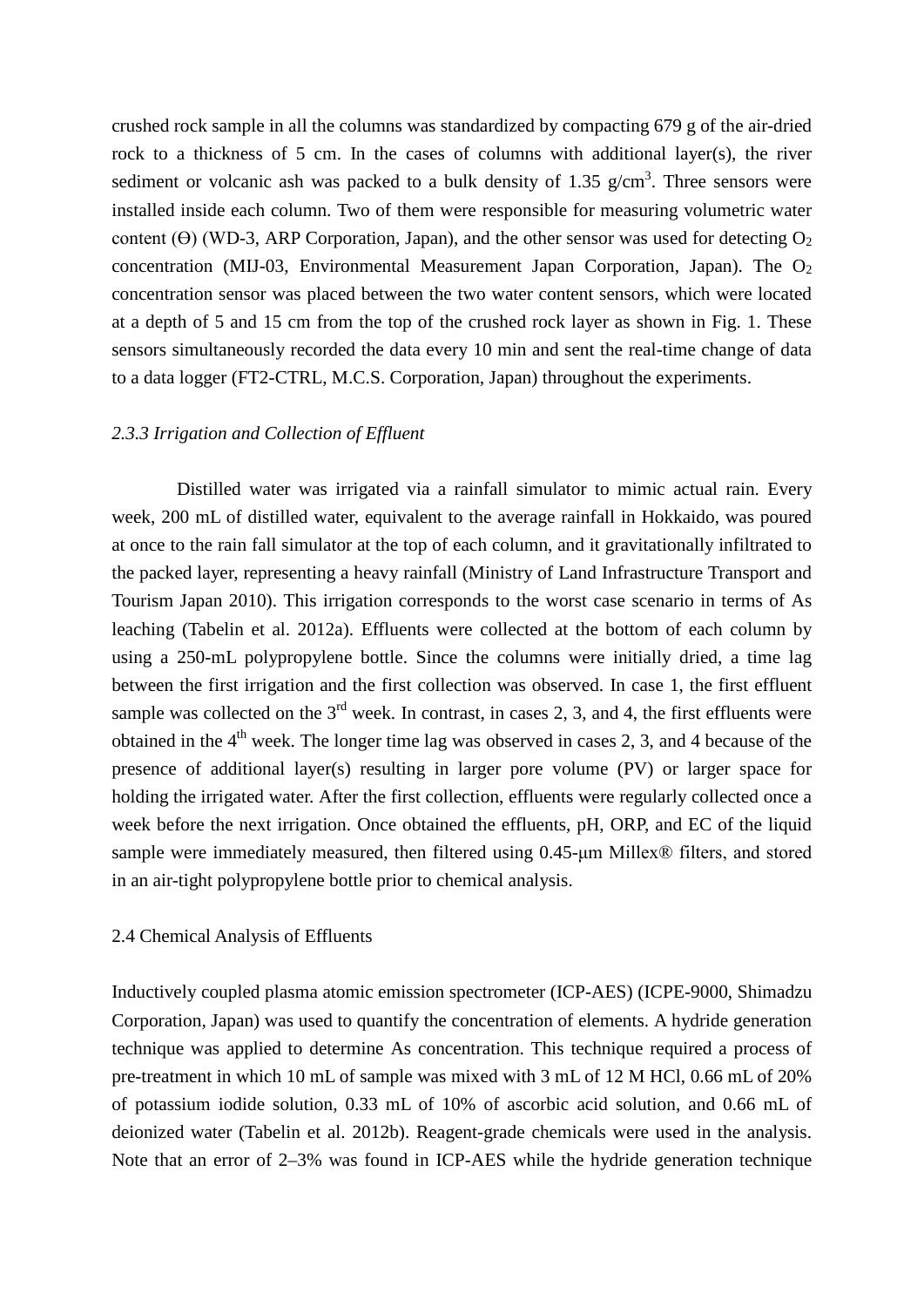had 5% inaccuracy. Concentrations of coexisting ions were quantified by cation and anion chromatographs (ICS-1000, Dionex Corporation, USA). Bicarbonate ion  $(HCO<sub>3</sub>)$  was analyzed by titration with 0.01 M sulfuric acid  $(H_2SO_4)$  solution.

#### **3 Results and Discussion**

#### 3.1 Properties of Solid Samples

Chemical composition and mineral constituents of the bulk-excavated rock, river sediment, and volcanic ash are listed in Tables 2 and 3, respectively. The content of As in the bulk-excavated rock was 23.6 mg/kg, which is two times higher than the global average content in sedimentary rocks (Webster 1999). This confirms that this waste rock can potentially release significant amounts of As into the environment. The majority of As resulted from geothermal fluid alterations (Takahashi et al. 2011). Many different types of minerals were identified in the rock as illustrated in Table 3. The rock was composed of quartz as a primary mineral; feldspar as the second highest; minor minerals of calcite, chloride, and kaolinite; and a trace amount of pyrite. The presence of calcite can affect the pH of leachate because dissolution of calcite generates  $HCO_3^-$ , which becomes a buffer solution (Deutsch 1997; Morse et al. 2007). Even though a trace amount of pyrite was found in the excavated rock, oxidation of pyrite can be suspected as a major source of As. This assumption was made from the fact that pyrite was oxidized after exposure to the atmosphere, and therefore, most of the exchangeable fraction in the rock probably originated from the oxidation of pyrite during the exposure to the environment for about 6 months before sampling (Schaufuß et al. 1998). On the other hand, the As content in the river sediment was low and close to the average content of geogenic As (Smedley and Kinniburgh 2002). In contrast, the volcanic ash contains the highest amount of As among all solid samples. The majority of As was found in the residual phase, which was not likely to leak. This fact was confirmed by a very low leaching concentration of As  $(\leq 1 \mu g/L)$  in the batch leaching test. The river sediment and volcanic ash mainly contained silicate mineral with substantial amounts of  $A<sub>12</sub>O<sub>3</sub>$  and Fe<sub>2</sub>O<sub>3</sub>, having an adsorption potential for removing As (Ghosh and Yuan 1987; Wang and Mulligan 2006; Cornelis et al. 2008).

The physical properties of the solid samples are summarized as listed in Table 1. These samples were classified as a semi-permeable material because the hydraulic conductivity was in the range of  $10^{-5}$ – $10^{-6}$  m/s, suggesting that the volcanic ash and river sediment are ideal to be used as covering and adsorption layers in terms of permeability. Figure 2 shows the results of the zeta potential of the river sediment and volcanic ash as a function of pH. Although the river sediment and volcanic ash had negative surface charge in a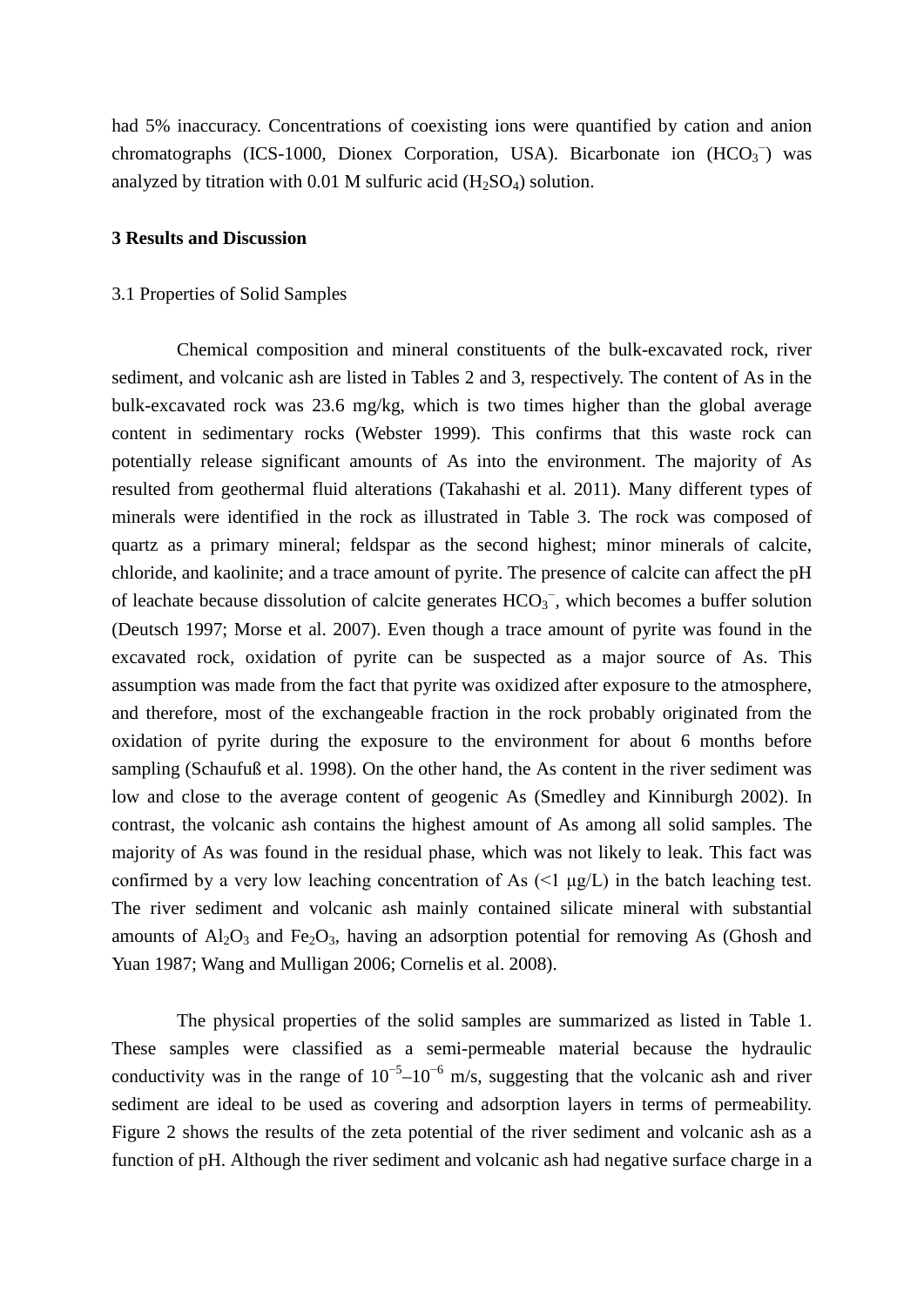wide range of pH (2–12), these two samples were selected as an adsorption layer. 3.2 Effects of Additional Layer(s) on Water Content and Oxygen Concentration

Figures 3a–d show the change in volumetric water content in cases 1 to 4. Some missing points of water content in case 1 were observed due to a sensor failure. Water content in all the columns was initially around 0.2 since the air-dried samples were packed. During the first few weeks, after irrigation in all the cases, the water content rapidly increased, and then remained at higher water content of around 0.3 to 0.4, demonstrating the accumulation of water inside the columns. The water content at a deeper rock layer in case 1 was slightly decreased after each irrigation for the first few weeks whereas the water content in the other cases became almost constant regardless of the irrigation. This is probably due to the water retention characteristics of additional layer(s) in cases 2 to 4; covering and adsorption layers can help to prevent rapid evaporation and percolation of water from the rock layer, respectively.

The average evaporation rate was determined by the mass balance calculation as shown in Equation (1).

Evaporation rate  $= 200$  - mass of effluent (ml/week) (1)

The calculation was done at the point where water was no longer accumulated inside the columns. In case 2, the result cannot be obtained due to the development of clogging water pathways in the column. The average evaporation rate in case 1 was 14.5 mL/week. In contrast, the rate was reduced to 9.6 and 12.2 mL/week in cases 3 and 4, respectively. These results indicate the reduction of evaporation by the covering layer. Although the highest evaporation rate was found in case 1, it was still low and insignificant compared to the weekly irrigation (200 mL).

In all the columns, as time elapsed, the shallower water content fluctuated in accordance with weekly irrigation while almost constant water content was observed in the deeper layer. These results indicate that the water content in the upper rock layer was unsaturated whereas the water content in the lower layer was almost saturated. Generally, the volumetric water content in the shallower layer should not exceed the content in the deeper layer. However, the inverse trend can be seen in some data points of cases 1 and 2 (Fig. 3a, b). This was probably due to the looser packing of rock around the shallower sensors when fixing the sensors in the columns. The degree of fluctuation of the shallower water content in case 3 was less drastic than those in cases of 1, 2, and 4, probably due to the lower porosity around the sensor. However, the nearly saturated zone in the deeper rock layer was expected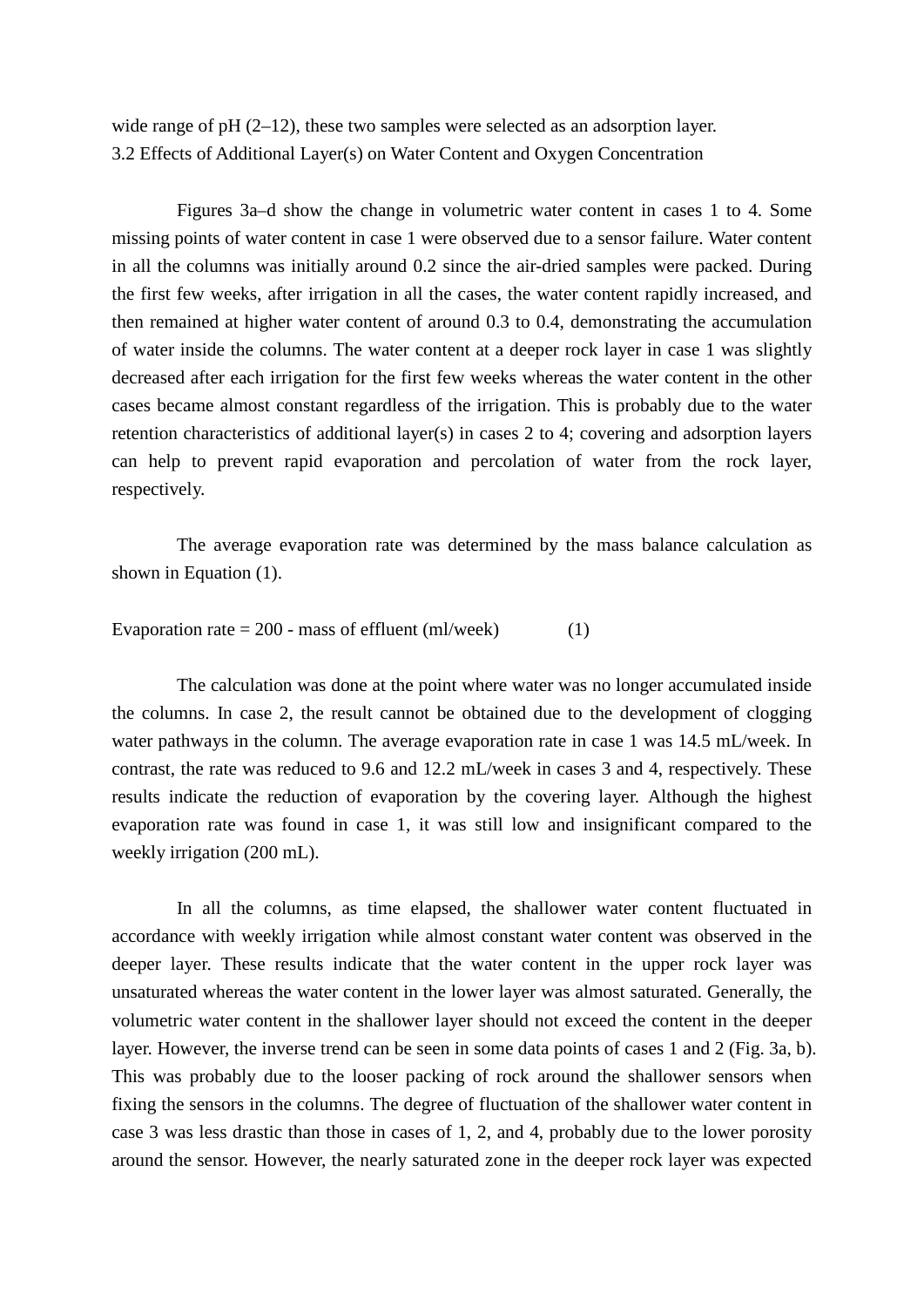to be more significant in cases 2, 3, and 4 than case 1 due to the presence of the adsorption layer in those cases. Moreover, in case 2, a flat peak of the signal from the shallower sensor was observed from week 9, indicating larger development of the zone with almost saturated water content, caused by development of clogging water pathways in the column.

Figure 4 shows the change in  $O_2$  concentration in cases 1 to 4. The  $O_2$  sensors used in this experiment can detect  $O_2$  concentration in both gaseous and aqueous phases. Initial  $O_2$ concentration was approximately 21% in all the cases, which is equivalent to the average ambient concentration of  $O_2$ . Except for case 1, the amount of  $O_2$  gradually decreased before the first collection. After the water content at the deeper rock layer approached saturation,  $O_2$ concentration dramatically decreased and reached almost zero at week 6 in cases 2 and 3, and at week 10 in case 4. On the other hand, in case 1, O<sub>2</sub>concentration gradually decreased until week 10 before exponentially decreasing and reaching almost zero at week 15. These results clearly indicate a negative correlation between  $O_2$  concentration and volumetric water content, meaning that the faster the accumulation of water, the faster the reduction of  $O_2$  concentration. A delay in the reduction among them was observed, which is possibly due to the effects of the adsorption and covering layers. It was only the rock layer in case 1 (without covering and adsorption layers) that led to the slowest accumulation of water among all the cases. This resulted in high  $O_2$  concentration during the first 10 weeks before decreasing to almost zero. Moreover, the  $O_2$  concentration was affected not only by water replacement but also by the oxidation of sulfide minerals in the rock. This observation was supported by the slight reduction of  $O_2$  concentration at the position where water content was already stable.

# 3.3 Effects of Additional Layer(s) on pH, Eh, EC, and Coexisting Ions

The pH values in all the cases ranged between neutral and moderately alkaline as shown in Fig. 5a. This variation in pH could be mainly attributed to three processes, including pyrite oxidation, precipitation of Fe oxy-hydroxide/oxide, and dissolution of calcite.

The aqueous pyrite oxidation generally occurs according to the following chemical equations (Chandra and Gerson 2010):

$$
FeS_{2}(s)+7/2O_{2}(aq)+H_{2}O\Leftrightarrow Fe^{2+}+2H^{+}+2SO_{4}^{2-}
$$
\n
$$
FeS_{2}(s)+14Fe^{3+}+8H_{2}O\Leftrightarrow 15\ Fe^{2+}+16H^{+}+8\ SO_{4}^{2-}
$$
\n(3)

Under neutral and moderately alkaline pH, ferrous ( $Fe<sup>2+</sup>$ ) is rapidly oxidized to ferric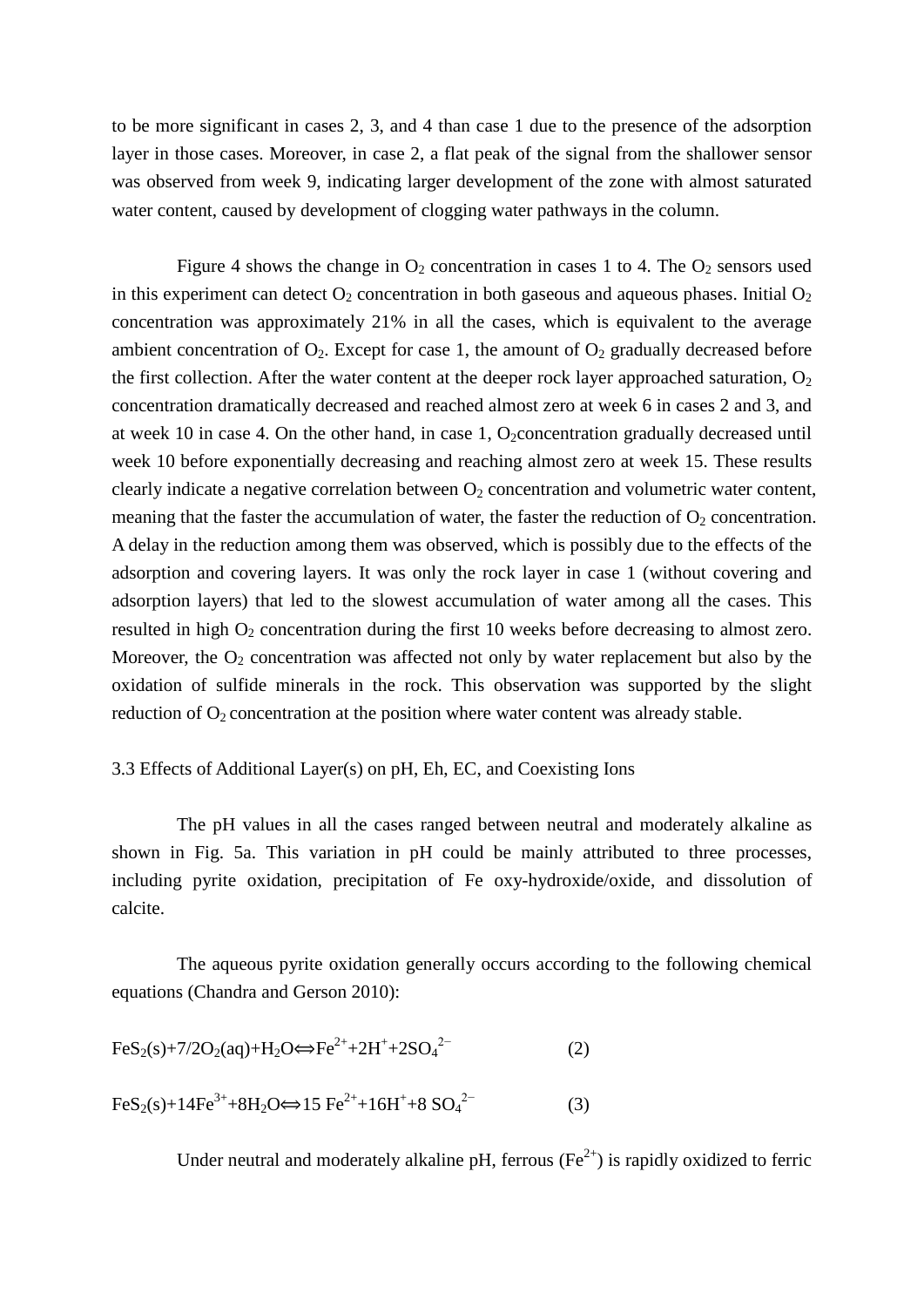$(Fe^{3+})$ , and then precipitated as Fe oxy-hydroxide/oxide according to the following reactions (Stumm and Lee 1961; Gupta and Gupta 2005):

$$
Fe2++1/4 O2 (aq)+H+ \Leftrightarrow Fe2++1/2H2O
$$
 (4)  
Fe<sup>3+</sup>+3H<sub>2</sub>O  $\Leftrightarrow$  Fe(OH)<sub>3</sub> (s)+3H<sup>+</sup> (5)

Therefore, pyrite oxidation and precipitation of dissolved Fe are the reactions to lowering the pH of the effluent.

However, calcite dissolution (Equation (6)) consumes  $H^+$  and generates  $HCO_3^-$ , which has a buffering capacity as a by-product (Lui and Dreybrodt 1997). Therefore, neutral to moderately alkaline pH was observed in all the cases.

$$
CaCO3(s) + H+ \Leftrightarrow Ca2+ + HCO3-
$$
 (6)

In cases 1 and 4, the variation of pH was relatively stable ranging between 7.6 and 8.4 throughout the experiment except the pH of the first effluent in case 4. On the other hand, in cases 2 and 3, the pH of effluents was initially low, and then slightly increased and stabilized at around pH 8.2–8.4. Thus, the pH buffering capacity of the volcanic ash and river sediment reduced the pH in cases 2, 3, and 4 at the beginning of the experiment.

In all the cases, Eh was relatively uniform, ranging between 325 and 475 mV as shown in Fig. 5b. Thus, the presence of the additional layer(s) did not have a significant effect on the variability of Eh.

Figures 5c, d illustrate the leaching behavior of calcium ion  $(Ca^{2+})$  and sulfate ion  $(SO_4^2$ <sup>-</sup>), respectively. In all the cases, the concentrations of  $Ca^{2+}$  and  $SO_4^2$ <sup>-</sup> were high at first and dramatically decreased before becoming steady. The leaching curve of  $Ca^{2+}$  stabilized at around 148, 40, 48, and 115 mg/L in cases 1, 2, 3, and 4, respectively. On the other hand, the concentration of  $SO_4^2$ <sup>-</sup> stabilized at the average values of 252, 55, 77, and 176 mg/L. The variation of EC in all the cases was highly correlated with the  $Ca^{2+}$  and  $SO_4^2$  leaching concentrations as shown in Fig. 6a, b, respectively. These correlations suggest that the majority of ions contained in the effluents were  $Ca^{2+}$  and  $SO_4^{2-}$ . Therefore, the flushing-out trends of these ions resulted from calcite dissolution and pyrite oxidation together with the dissolution of soluble phase minerals such as Ca-sulfates (e.g., gypsum) and Fe-sulfates  $(F_{\mathcal{C}}(SO_4)_{3}$ , Fe  $SO_4$ ), most likely caused by calcite dissolution and pyrite oxidation before sampling (Chandra and Gerson 2010; Donato et al. 1993; Todd et al. 2003). The stable and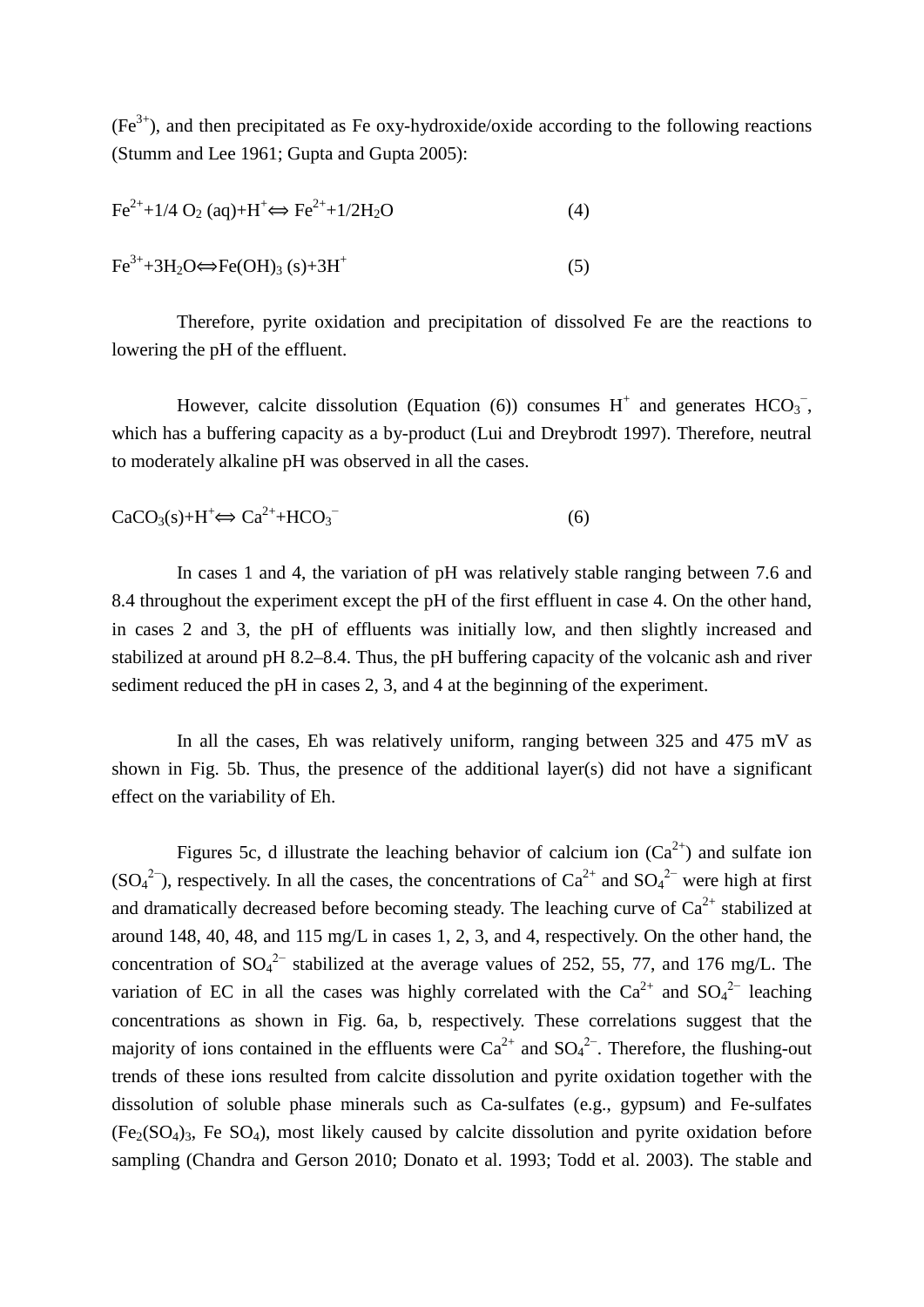low leaching curves of those ions were probably due to the continuation of calcite dissolution and pyrite oxidation. Figure 7 illustrates the relationship between molar concentration of  $SO_4^2$ <sup>-</sup> and that of  $Ca^{2+}$  in the effluent of case 1. The correlation was made at the points where the leaching curves of those ions were stable to avoid the effects of the dissolution of soluble phase minerals. A positive correlation with a molar ratio between  $SO_4^2$  and  $Ca^{2+}$  of approximately 0.5 was observed. This result indicates that the calcite dissolution and pyrite oxidation occurred simultaneously by ignoring the Equation (3) because of weakly alkaline conditions. It can also be confirmed by the relatively stable pH in case 1 since the dissolution of calcite generates  $HCO_3^-$ , having a buffering capacity to resist lowering pH due to pyrite oxidation (Fig. 5a).

The concentration of  $SO_4^2$  in case 1 was the highest during most of the experimental period. This result suggests lower oxidation of pyrite in cases 2, 3, and 4, meaning that the presence of covering and adsorption layers and/or a faster and larger development of the nearly saturated zone in the rock layer plays a role in reducing pyrite oxidation in the rock layer. The lower oxidation of pyrite results from the depletion of aqueous  $O_2$  in the rock layer, caused by a lower diffusion of air. As more water accumulates inside the rock, it slows down the air diffusion rate, thereby reducing its  $O_2$  load (Aachib et al. 2004; Bornstein et al. 1980; Neira et al. 2015). However, the covering layer did not dramatically influence the pyrite oxidation since the  $SO_4^2$  concentration in case 2 was almost identical to that in case 3. This means that the effects of the covering layer on lowering the air diffusion rate was less significant compared to the effects of water accumulation in the rock layer. The reduction in pyrite oxidation might lower calcite dissolution since  $H^+$ , the product of pyrite oxidation, can be the reactant dissolving calcite (Equation (5)). However, the leaching of  $Ca^{2+}$  was mainly controlled by the adsorption of  $Ca^{2+}$  onto the surface of the adsorption layer due to the negative surface charge. This was confirmed by the highest  $Ca^{2+}$ concentration in case 1.

# 3.4 Effects of the Additional Layer(s) on Arsenic Release

Figure 8 shows the change of As concentration in the effluent in cases 1 to 4. The As concentration in case 1 was the highest among all the cases and fluctuated between 19 and 38 μg/L throughout the experiment. On the other hand, the leaching concentration of As in case 4 was higher than 10 μg/L during the first 17 weeks before a sudden decrease in week 19 to below 5 μg/L while, in cases of 2 and 3, it was below the drinking water guideline (10 μg/L) except for the leaching of the second effluent in case 2 (WHO 2011). Figure 9 illustrates the correlation between As concentration in the effluents and pH of cases 1 to 4. A positive correlation was observed in case 1 while the opposite trend was found in the other cases. In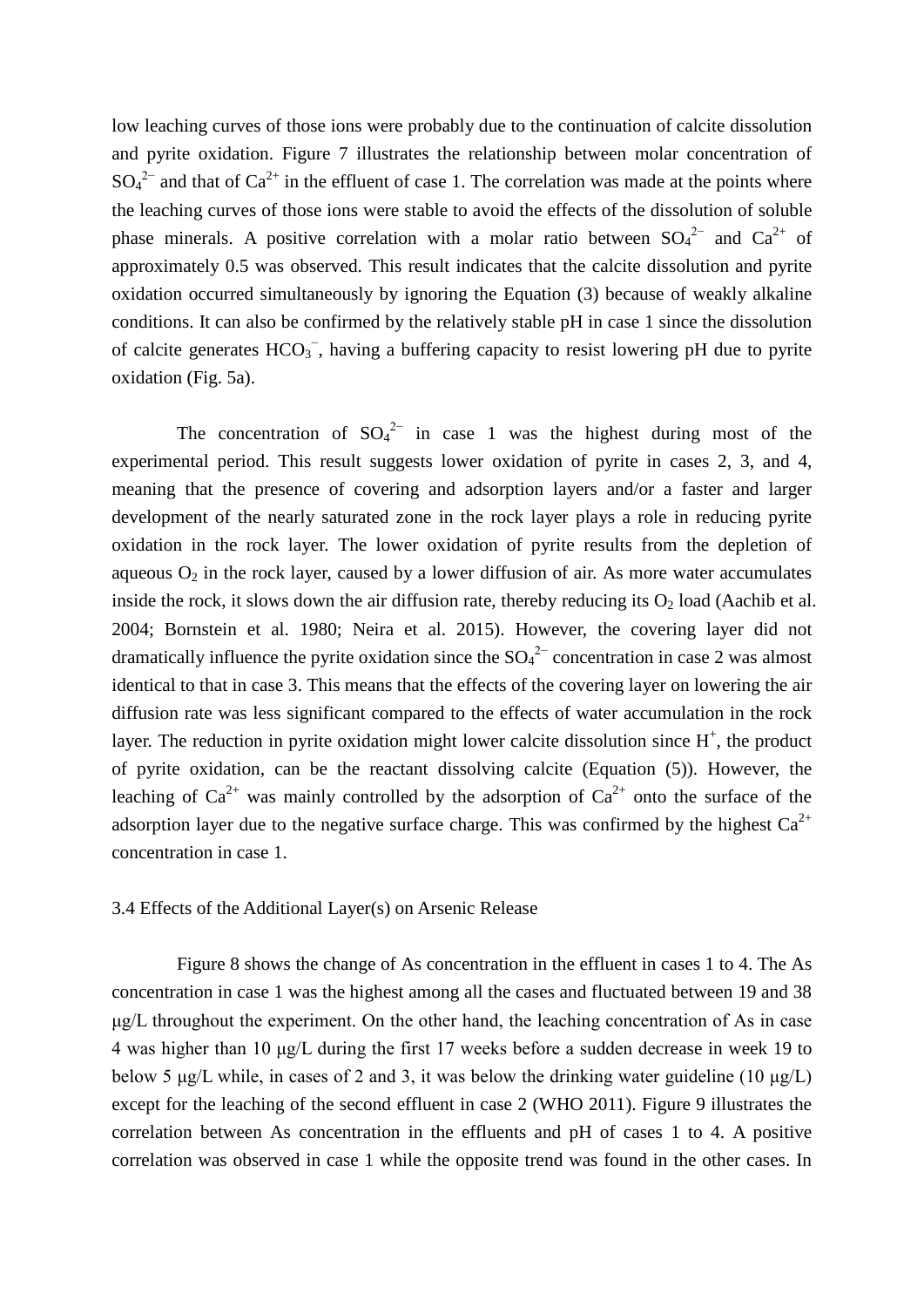general, As tends to desorb and become harder to adsorb with increasing pH since surface charges of adsorbents turn to be more negative (Dzombak and Morel. 1990). However, in cases 2 to 4, the negative correlation was obtained, which is due to the role of additional layer(s). As mentioned earlier, the presence of additional layer(s) resulted in faster and larger development of the nearly saturated zone in the rock layer. This plays an important role in reducing the mobilization of As because of the following mechanisms: first, when the water was accumulated within the rock layer, it led to a slower diffusion rate of  $O_2$  into the rock layer, and second, the lower  $O_2$  concentration decreased oxidation of sulfide minerals, especially pyrite, which resulted in less As released from the rock. Although the adsorption materials had a negative surface charge, these materials also contributed to the reduction of As levels because they contained substantial amounts of  $Al_2O_3$  and  $Fe_2O_3$  and their own buffering capacity to lower the pH, resulting in increasing As adsorption by the development of a positive surface charge on the adsorbent. The role of the covering layer is generally to limit the intrusion of water and  $O_2$  from the surroundings into the rock. However, it could not be clearly determined since the effects of water runoff were restricted by using one-dimensional column experiments. Moreover, the movement of water in the rock layer may also be a potential factor affecting the migration of As. In cases 2 and 3, the longer water retention time in the rock layer caused by lower hydraulic conductivity of the adsorption layer may lead to more precipitation of Fe oxy-hydroxide/oxide. Longer water residence time allows more time for water to dissolve Fe from the dissolvable phase (e.g.,  $Fe<sub>2</sub>(SO<sub>4</sub>)<sub>3</sub>$ ) and precipitate as Fe oxy-hydroxide/oxide, producing  $H^+$  as a by-product. This might be the result of a very low amount of As leaching in cases 2 and 3 due to the following reasons: the first is that these precipitates have high adsorption affinities toward As (Safiullah et al. 2004; Tabelin et al. 2012a), the second is that As can also be co-precipitated with Fe oxy-hydroxide/oxide (Klerk et al. 2012; Ruiping et al. 2007), and the third is that the higher amounts of these precipitates result in a lower pH, which also enhances the As adsorption.

#### **4 Conclusion**

Four cases of laboratory column experiments were carried out. The replacement of air by water led to a negative correlation between volumetric water content and  $O_2$ concentration. The presence of additional layer(s) led to faster and larger development of the zone with higher water content since rapid evaporation and percolation of water from the rock layer were limited by the covering and adsorption layers, respectively. This process resulted in the reduction of oxidation of As-bearing minerals due to slower diffusion of air into pore water. In addition, As was also retarded by the adsorption layer located underneath the rock layer since it contained substantial amounts of Fe and Al oxide. Moreover, a lower water flow rate induced by the use of covering and adsorption layers with lower hydraulic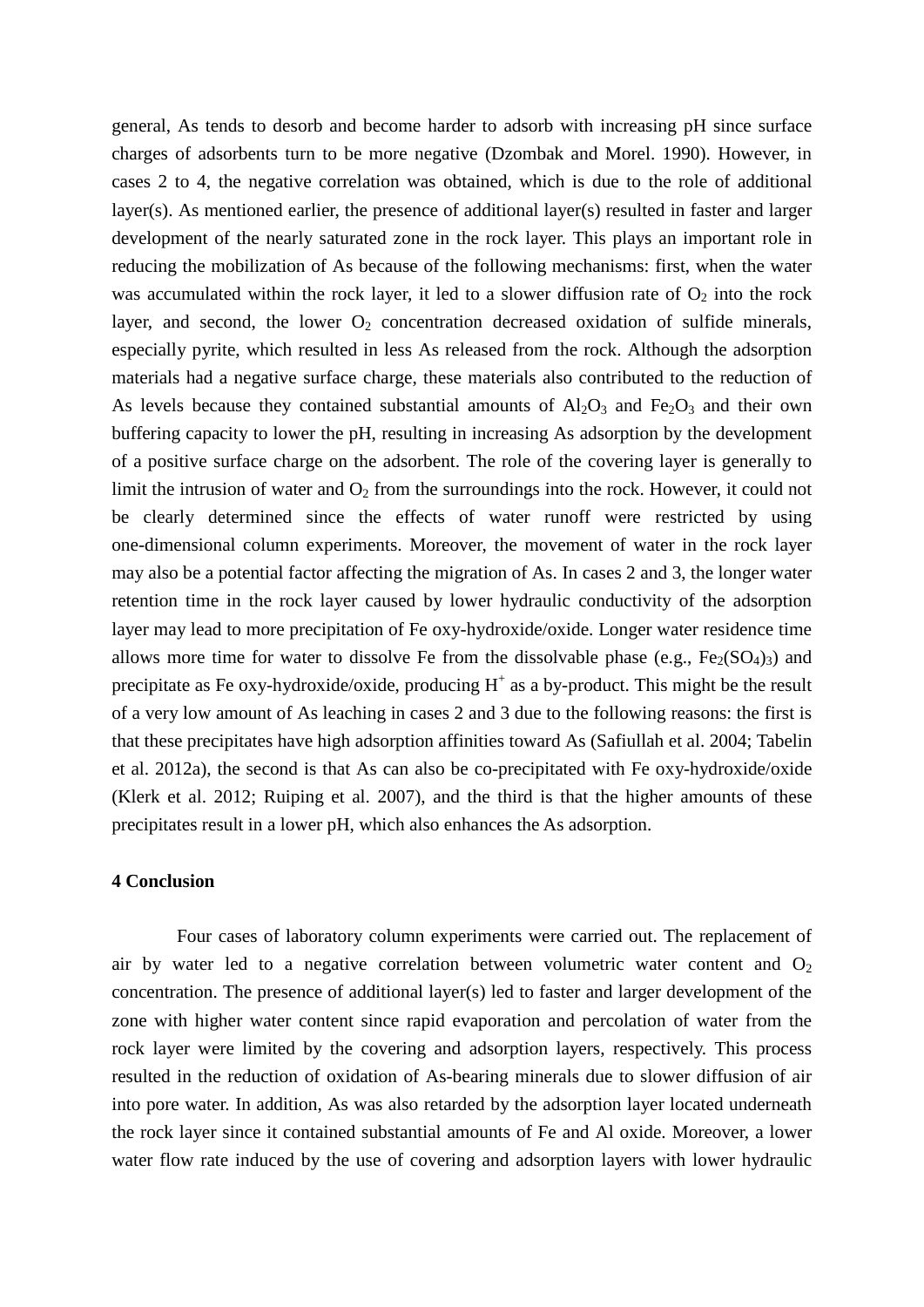conductivity compared with the rock layer may lead to higher precipitation of Fe oxy-hydroxide/oxide in the adsorption layer, which has a strong adsorption affinity to As. As a result, the columns with additional layer(s) released significantly lower amounts of As.

# **Acknowledgements**

Part of this research was supported by the Japan Society for the Promotion of Science (JSPS) grant-in-aid for scientific research (grant number 26289149).

### **References**

Aachib, M., Mbonimpa, M., Aubertin, M. (2004). Measurement and prediction of the oxygen diffusion coefficient in unsaturated media, with applications to soil covers. Water, Air, & Soil Pollution, 156(1), 163–193.

Appelo, C. A. J., Postma, D. (2005). Geochemistry, Groundwater and Pollution ( $2<sup>nd</sup>$ . ed.). London: A.A. Blkema. Bornstein, J., Hedstrom, W. E., Scott, F. R. (1980). Oxygen diffusion rate relationships under three soil conditions. Technical Bulletin, 98, 1–12.

Chandra, A. P., Gerson, A. R. (2010). The mechanisms of pyrite oxidation and leaching: A fundamental perspective. Surface Science Reports, 65(9), 293–315.

Cornelis, G., Johnson, C. A., Gerven, T. V., Vandecasteele, C. (2008). Leaching mechanisms of oxyanionic metalloid and metal species in alkaline solid wastes: A review. Applied Geochemistry, 23(5), 955–976.

Deutsch, W. J. (1997). Groundwater Geochemistry: Fundamentals and Applications to Contamination. Florida: Lewis.

Donato, P., Mustin, C., Benoit, R., Erre, R. (1993). Spatial distribution of iron and sulphur species on the surface of pyrite. Applied Surface Science,  $68(1)$ ,  $81-93$ .

Dzombak, D. A., Morel, F. M. M. (1990). Surface Complexation Modeling: Hydrous Ferric Oxide. New York: Wiley.

Foster, A. L., Brown, G. E. Jr., Tingle, T. N., Parks, G. A. (1998). Quantitative arsenic speciation in mine tailings using X-ray absorption spectroscopy. American Mineralogist, 83,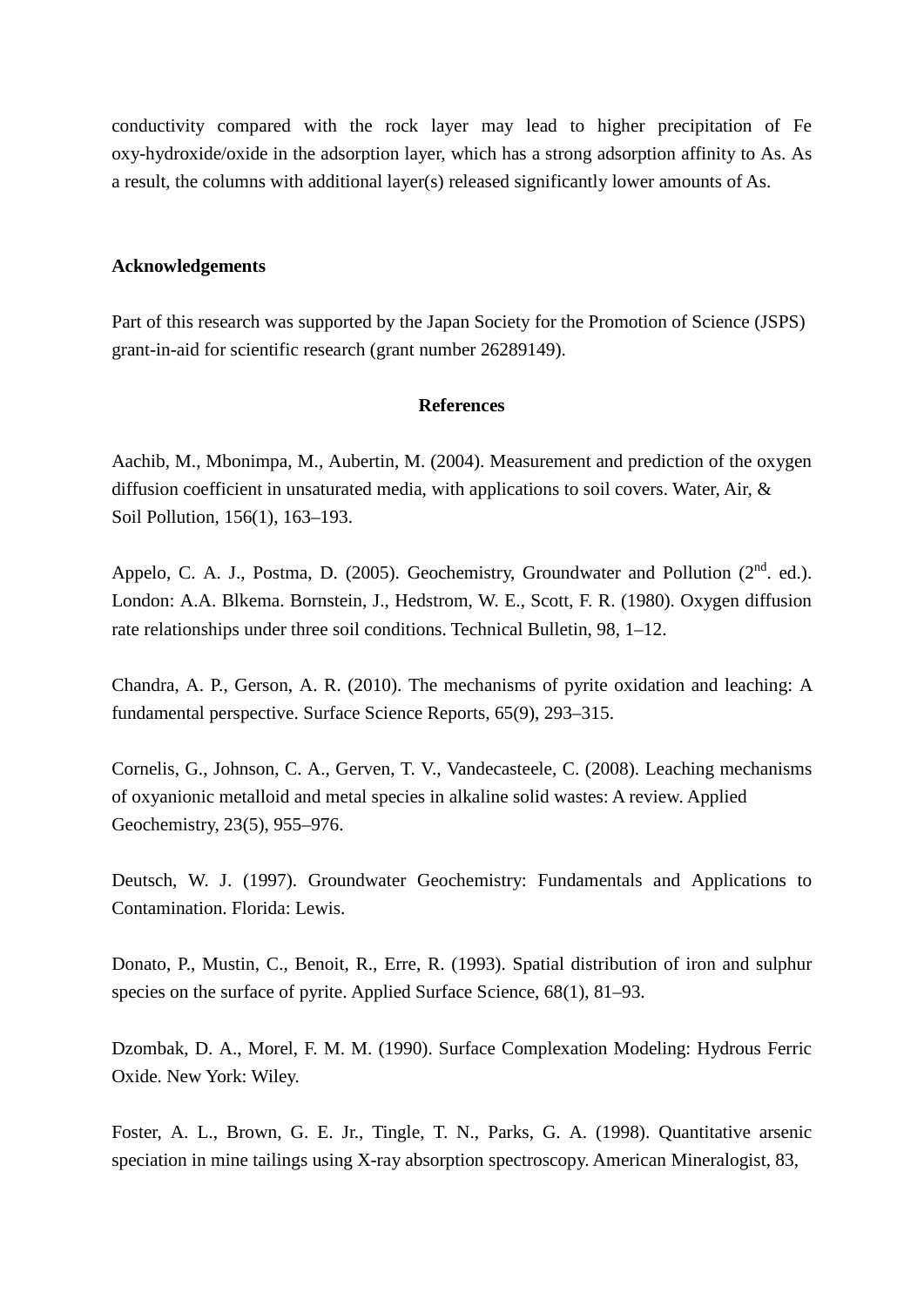553–568.

Ghosh, M. M., Yuan, J. R. (1987). Adsorption of inorganic arsenic and organoarsenicals on hydrous oxides. Environmental Progress, 6(3), 150–157.

Gupta, A. K., Gupta, M. (2005). Synthesis and surface engineering of iron oxide nanoparticles for biomedical applications. Biomaterials, 26(18), 3995–4021.

Katsumi, T., Benson, C. H., Foose, G. J., Kamon, M. (2001). Performance-based design of landfill liners. Engineering Geology, 60(1-4), 139–148.

Klerk, R. J. D., Jia, Y., Daenzer, R., Gomez, M. A., Demopoulos, G. P. (2012). Continuous circuit coprecipitation of arsenic (V) with ferric iron by lime neutralization: Process parameter effects on arsenic removal and precipitate quality. Hydrometallurgy, 111–112, 65– 72.

Lui, Z., Dreybrodt, W. (1997). Dissolution kinetics of calcium bcarbonate minerals in  $H_2O CO<sub>2</sub>$  solutions in turbulent flow: The role of the diffusion boundary layer and the slow reaction

 $H_2O + CO_2 \leftrightarrow H^+ + HCO_3$ . Geochimica et Cosmochimica Acta, 61, 2879–2889.

Marumo, K., Ebashi, T., Ujiie, T. (2003). Heavy metal concentrations, leachability and lead isotope ratios of Japanese soils. Shigen Chisitsu 53 (2), 125-146 (in Japanese with English abstract).

Ministry of Land Infrastructure Transport and Tourism Japan (2010). Status of water resources in Japan. http://www.mlit. go.jp/common/001121771.pdf, Accessed 1 September 2016.

Morse, W. J., Arvidson, S. R., Luttge, A. (2007). Calcium carbonate formation and dissolution. Chemical Reviews, 107(2), 342–381.

Neira, J., Ortiz, M., Morales, L., Acevedo, E. (2015). Oxygen diffusion in soils: Understanding the factors and processes needed for modeling. Chilean Journal of Agricultural Research, 75, 35–44.

Ruiping, L., Xing, L., Shengji, X., Yanling, Y., Rongcheng, W., Guibai, L. (2007). Calcium-enhanced ferric hydroxide coprecipitation of arsenic in the presence of silicate. Water Environment Research, 79(11), 2260–2264.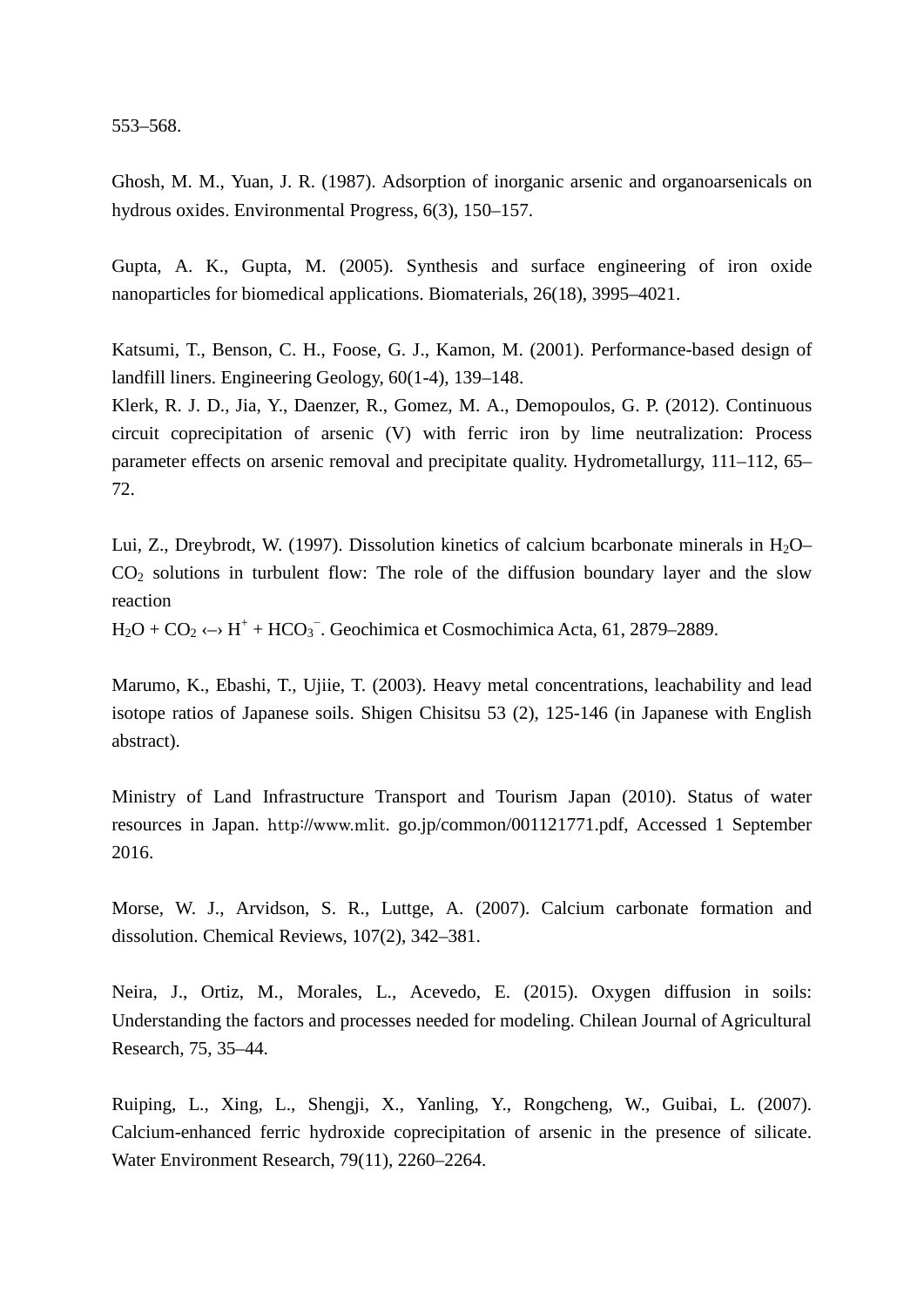Safiullah, S., Kabir, A., Hasan, K., Rahman, M. M. (2004). Comparative study of adsorption-desorption of arsenic on various arsenic removing materials. Journal of Bangladesh Academy of Sciences, 28(1), 27–34.

Savage, K. S., Tingle, T. N., O'day, P. A., Waychunas, G. A., Bird, D. K. (2000). Arsenic speciation in pyrite and secondary weathering phases, Mother Lode Gold District, Tuolumne Country, California. Applied Geochemistry, 15(8), 1219–1244. Schaufuß, A. G., Nesbitt, H. W., Kartio, I., Laajalehto, K., Bancroft, G. M., Szargan, R. (1998). Reactivity of surface chemical states on fractured pyrite. Surface Science, 411, 321–328.

Smedley, P. L., Kinniburgh, D. G. (2002). A review of the source, behavior and distribution of arsenic in natural waters. Applied Geochemistry, 17(5), 517–568.

Stumm, W., Lee, F. (1961). Oxygenation of ferrous iron. Industry and Engineering Chemistry, 53, 143–146.

Tabelin, C. B., Igarashi, T. (2009). Mechanisms of arsenic and lead release from hydrothermally altered rock. Journal of Hazardous Materials, 169(1-3), 980–990.

Tabelin, C. B., Igarashi, T., Takahashi, R. (2012a). Mobilization and speciation of arsenic from hydrothermally altered rock in laboratory column experiments under ambient conditions.

Applied Geochemistry, 27(1), 326–342.

Tabelin, C. B., Igarashi, T., Yoneda, T. (2012b). Mobilization and speciation of arsenic from hydrothermally altered rock containing calcite and pyrite under anoxic conditions. Applied Geochemistry, 27(12), 2300–2314.

Tabelin, C. B., Igarashi, T., Arima, T., Sato, D. (2014). Characterization and evaluation of arsenic and boron adsorption onto geologic materials, and their application in the disposal of excavated altered rock. Geoderma, 213, 163–172.

Takahashi, T., Fujii, K., Igarashi, T., Kaketa, K., Yamada, N. (2011). Distribution properties and leaching of arsenic by the hydrothermally-altered rocks of Nakakoshi Area, central Hokkaido, Japan. Journal of the Japan Society of Engineering Geology, 52(2), 46–54.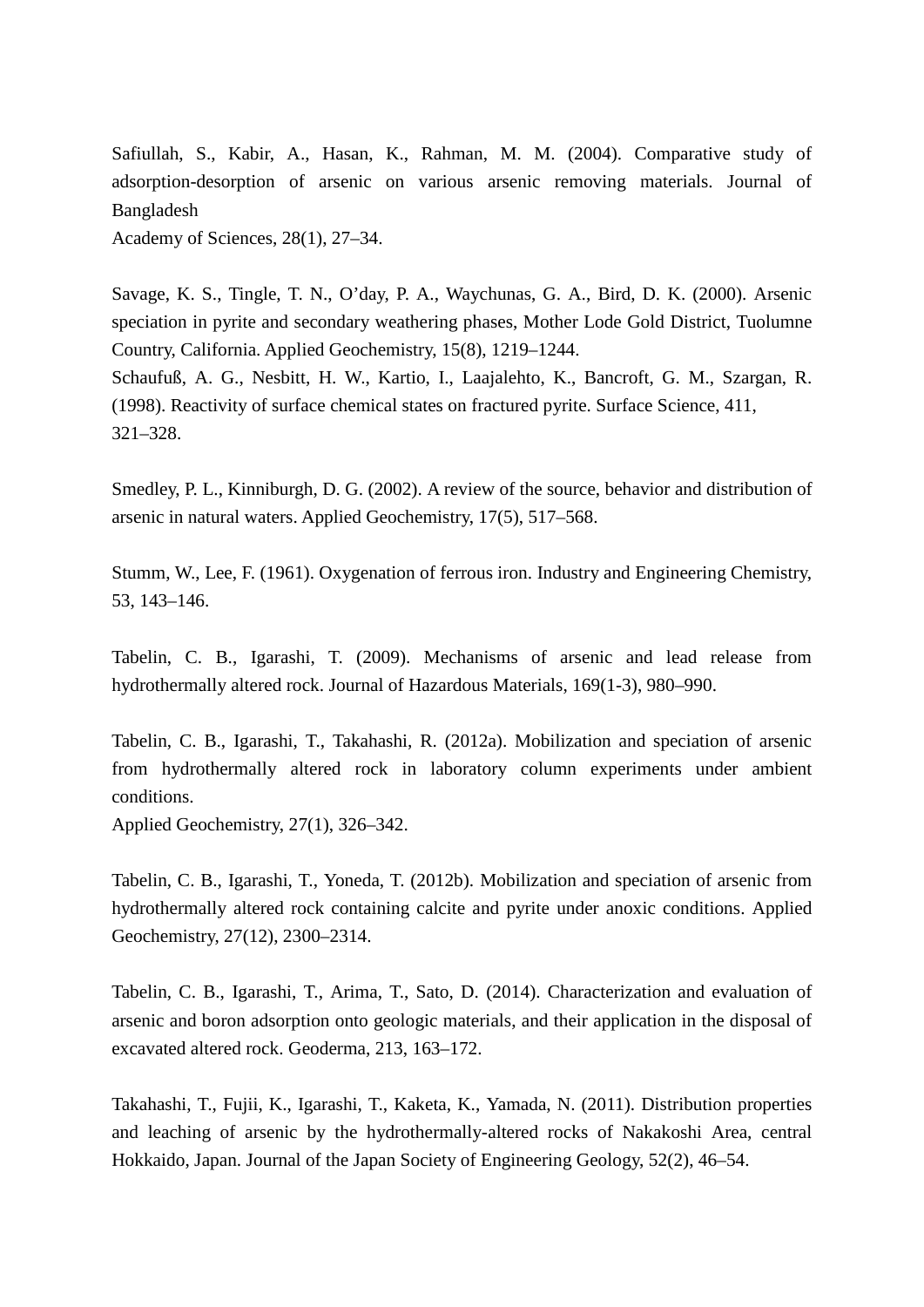Todd, E. C., Sherman, D. M., Purton, J. A. (2003). Surface oxidation of pyrite under ambient atmospheric and aqueous ( $pH = 2$  to 10) conditions: Electronic structure and mineralogy from X-ray absorption spectroscopy. Geochimica et Cosmochimica Acta, 67(5), 881–893.

Wang, S., Mulligan, C. N. (2006). Natural attenuation processes for remediation of arsenic contaminated soils and groundwater. Journal of Hazardous Materials, 138(3), 459–470.

Webster, J. G. (1999). Arsenic. In C. P. Marshall & R. W. Fairbridge (Eds.), Encyclopedia of geochemistry (pp. 21–22). London: Chapman Hall. WHO (World Health Organization) (2011). Guidelines for drinking-water quality. 4<sup>th</sup>. edition.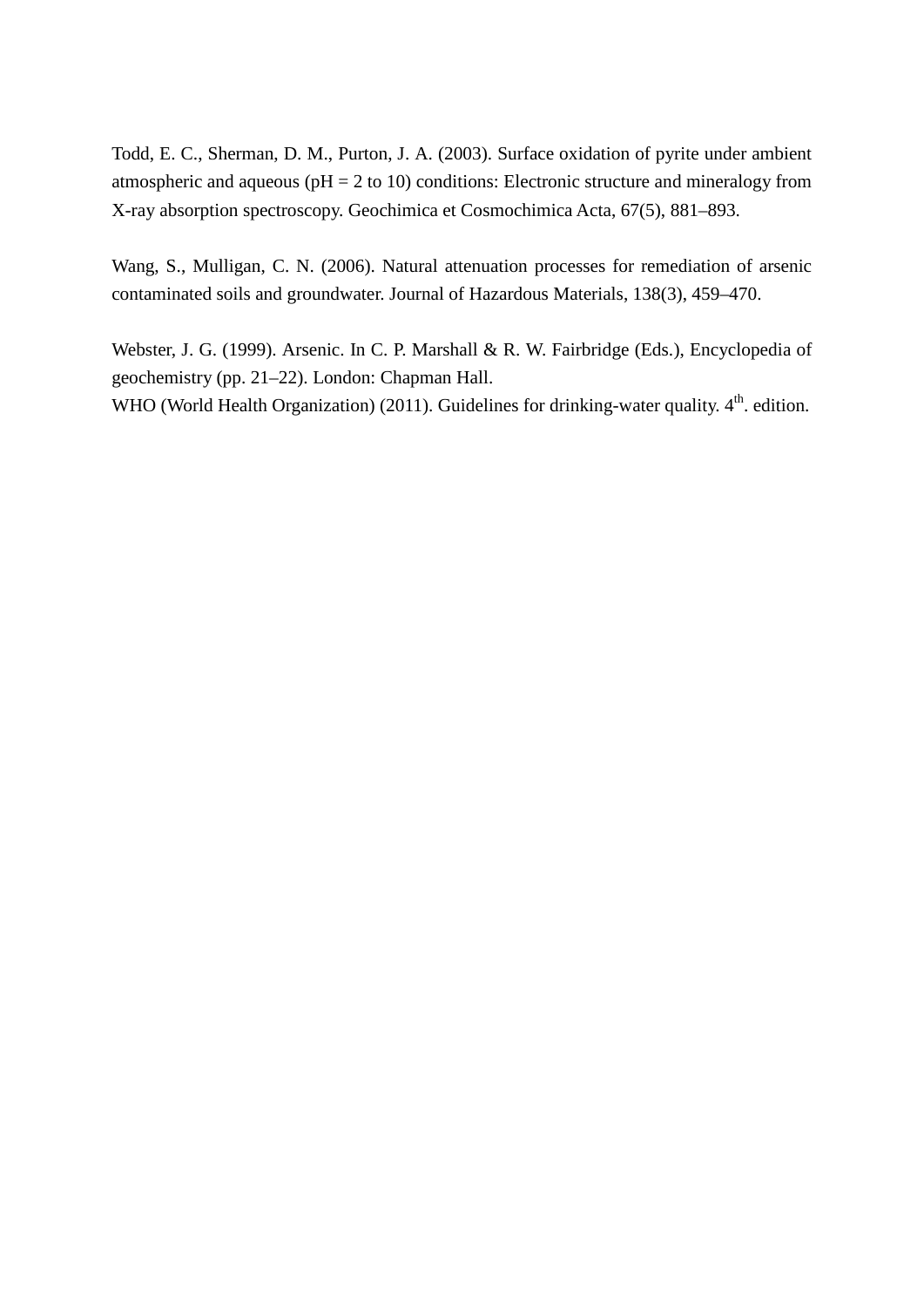

Figure 1 Schematic of the columns;  $\odot$  Oxygen concentration sensor,  $\odot$  Water content sensor,  $(\blacksquare)$  volcanic ash, and  $(\boxtimes)$  river sediment (All units are in mm.)



Figure 2 Zeta potential vs pH of river sediment and volcanic ash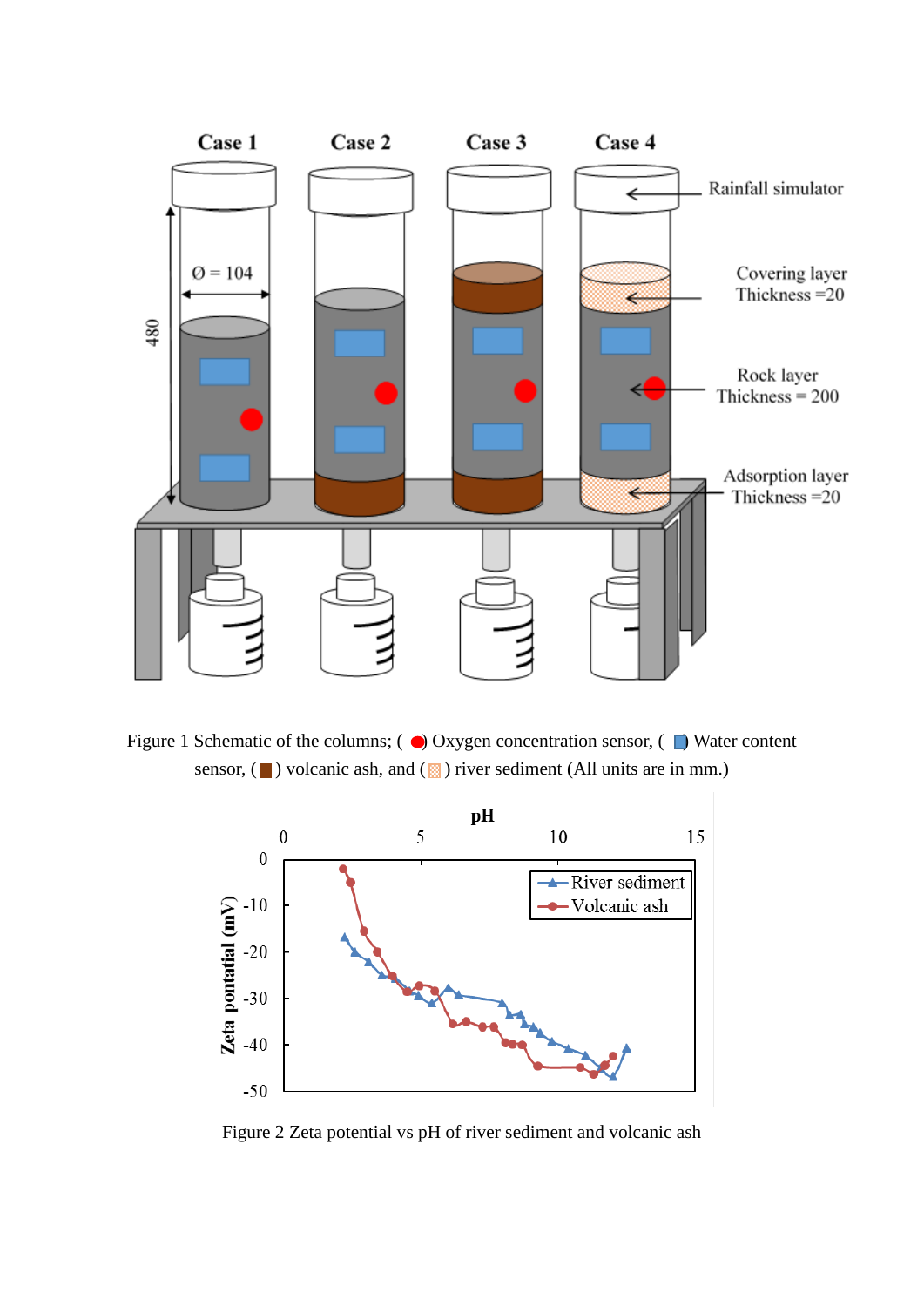

Figure 3 Changes in water content; (a) Case 1, (b) Case 2, (c) Case 3, and (d) Case 4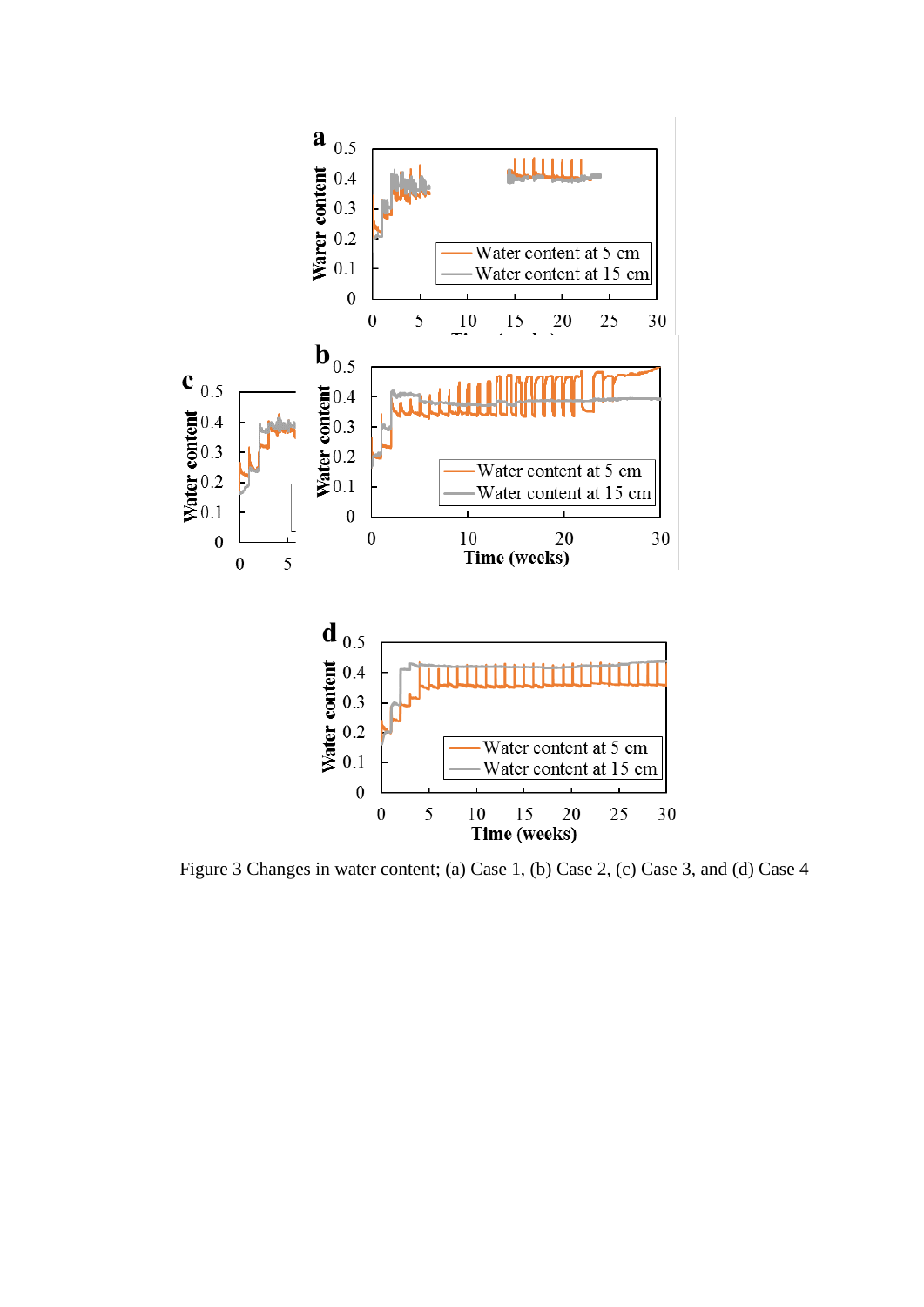

Figure 4 Changes of oxygen concentration

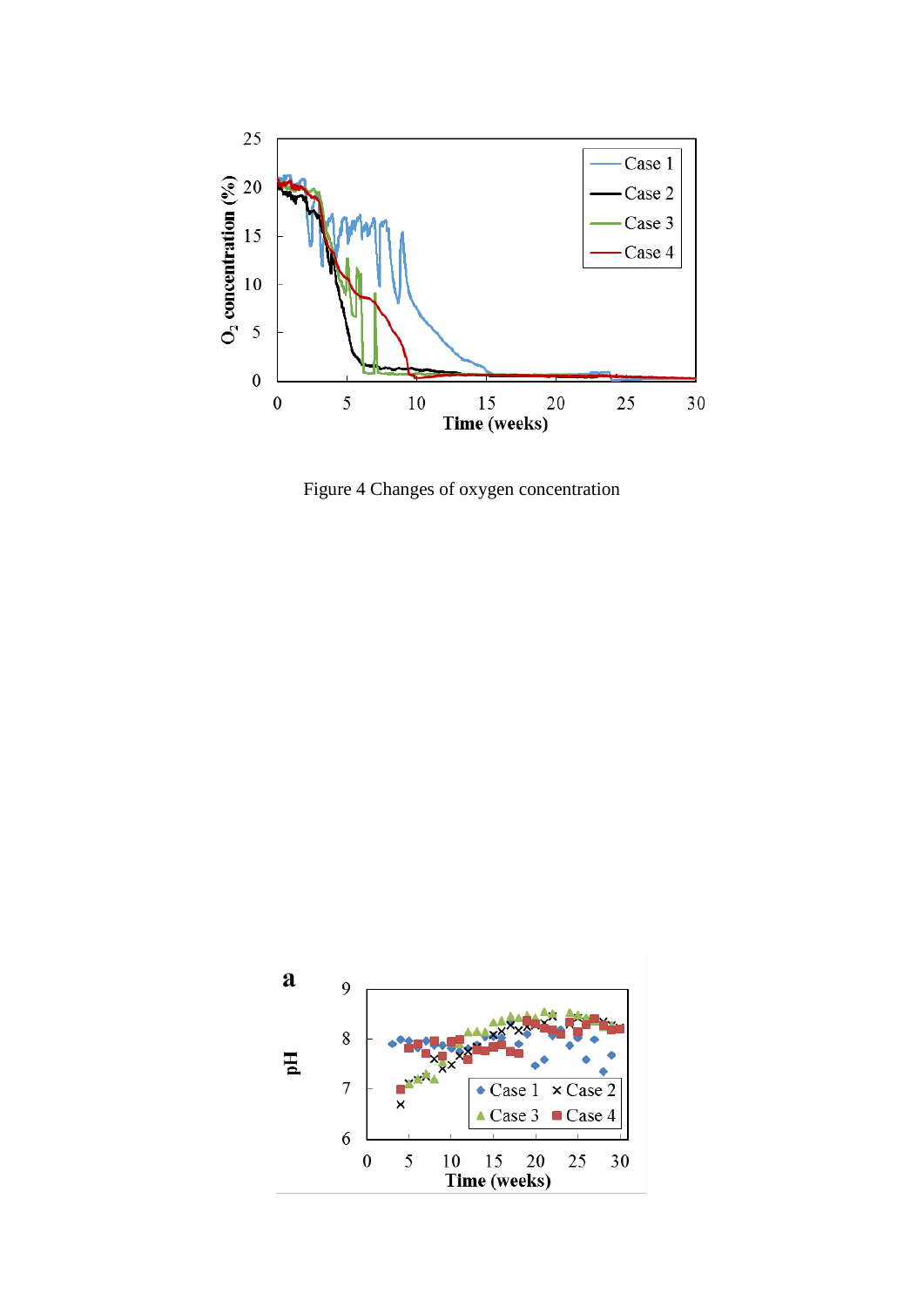

Figure 5 Changes in pH, Eh,  $Ca^{2+}$ , and  $SO_4^{2-}$  concentrations with time; (a) pH vs time, (b) Eh vs time, (c)  $Ca^{2+}$  concentration vs time, and (d)  $SO_4{}^{2-}$  concentration vs time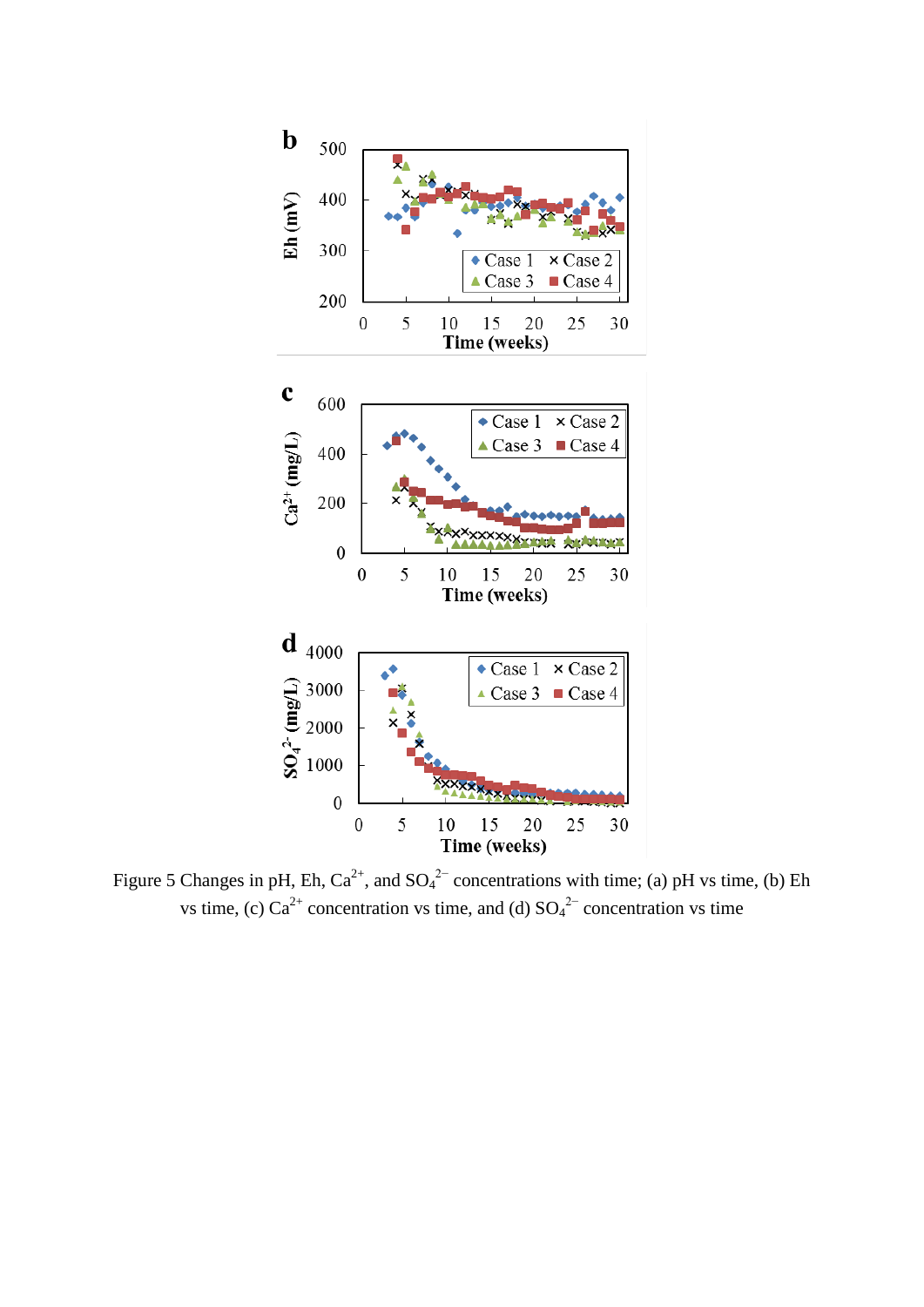

Figure 6 Electrical conductivity vs concentrations of (a)  $Ca^{2+}$  and (b)  $SO_4^{2-}$ 

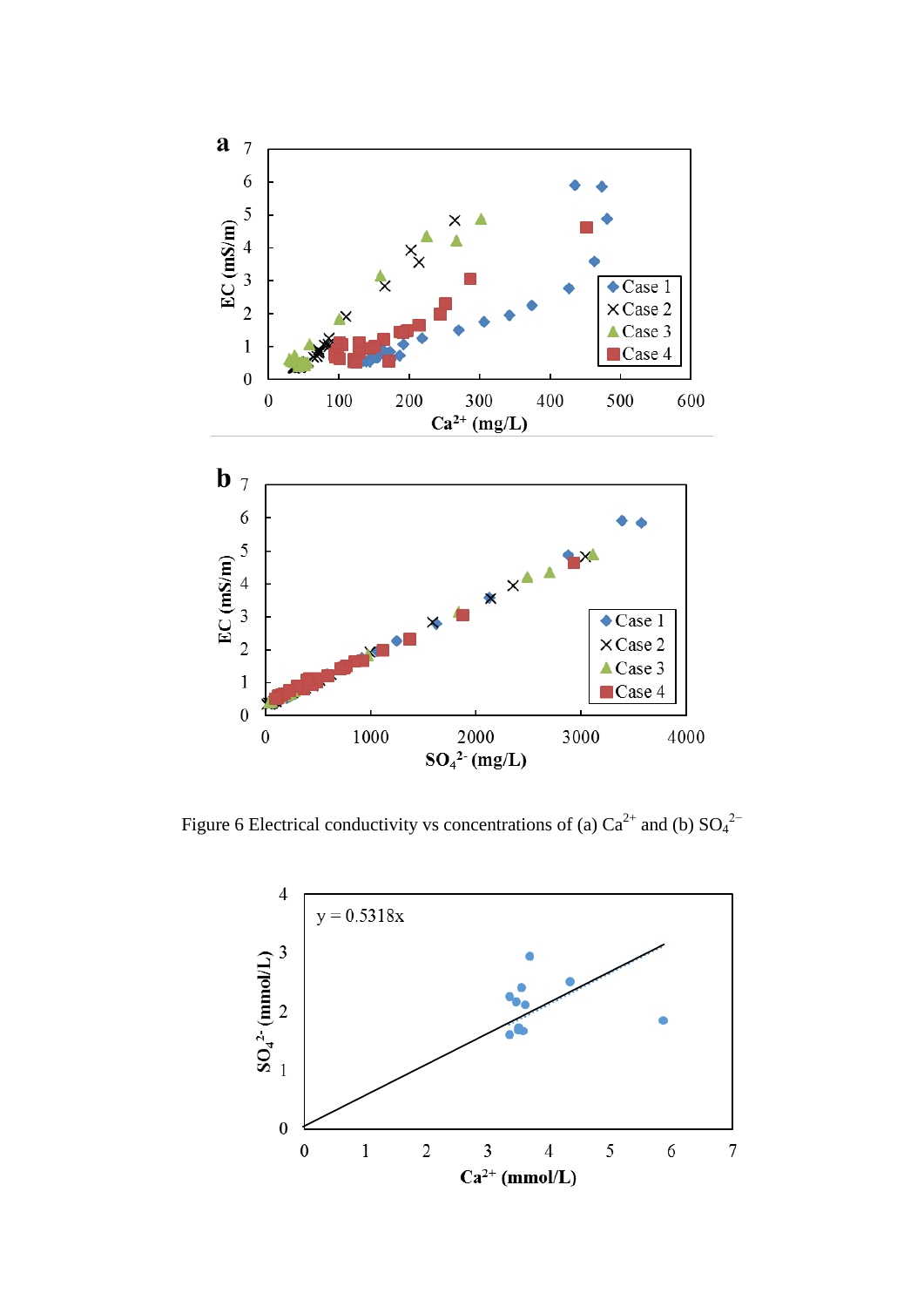

Figure 8 Changes in As concentration with time



Figure 9 As concentration vs pH

Figure 7 Correlation between  $SO_4^{2-}$  and  $Ca^{2+}$  in case 1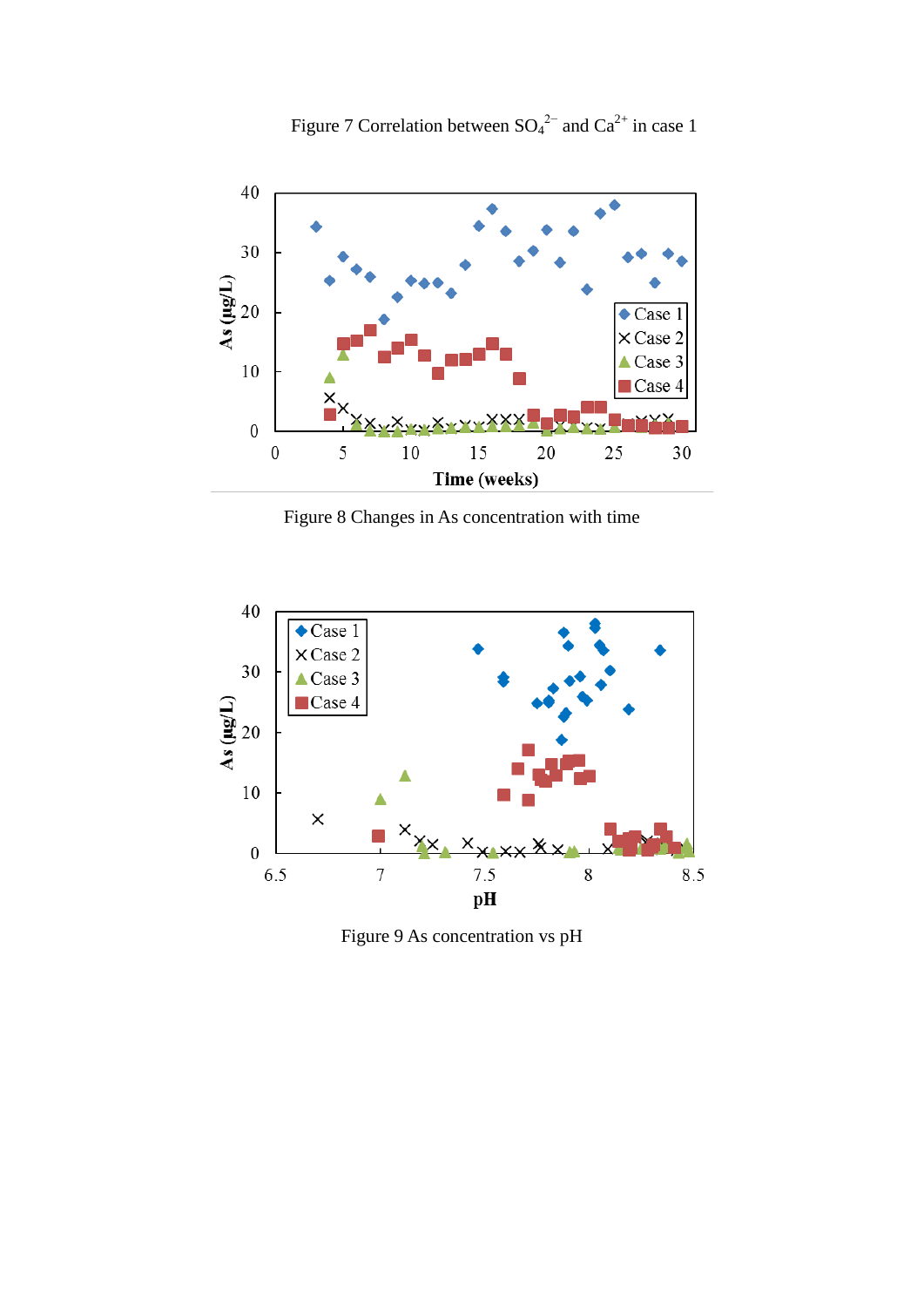Table 1 Initial conditions of column experiments

|                  |                                   | <b>Excavated rock layer</b>                          |                     |                                    | Additional layer(s) |                                                                    |                  |                                    |                   |                     |
|------------------|-----------------------------------|------------------------------------------------------|---------------------|------------------------------------|---------------------|--------------------------------------------------------------------|------------------|------------------------------------|-------------------|---------------------|
| Column<br>number | Irrigation<br>volume<br>(ml/week) | Bulk<br>density<br>$(Air-dr)$<br>ying)<br>$(g/cm^3)$ | Porosity<br>$(\% )$ | Hydraulic<br>conductivity<br>(m/s) | Material            | <b>Bulk</b><br>density<br>(Air-dryi<br>ng)<br>(g/cm <sup>3</sup> ) | Porosity<br>(% ) | Hydraulic<br>conductivity<br>(m/s) | Covering<br>layer | Adsorption<br>layer |
|                  | 200                               | 1.62                                                 | 41                  | $6.8 \times 10^{-6}$               |                     |                                                                    |                  |                                    | No                | No                  |
| $\overline{2}$   | 200                               | 1.62                                                 | 41                  | $6.8\times10^{5}$                  | Volcanic<br>ash     | 1.35                                                               | 55.8             | $1.68\times10^{-6}$                | No                | Yes                 |
| 3                | 200                               | 1.62                                                 | 41                  | $6.8\times10^{5}$                  | Volcanic<br>ash     | 1.35                                                               | 55.8             | $1.68\times10^{-6}$                | Yes               | Yes                 |
| $\overline{4}$   | 200                               | 1.62                                                 | 41                  | $6.8\times10^{-6}$                 | River<br>sediment   | 1.35                                                               | 48.7             | $8.35 \times 10^{-5}$              | Yes               | Yes                 |